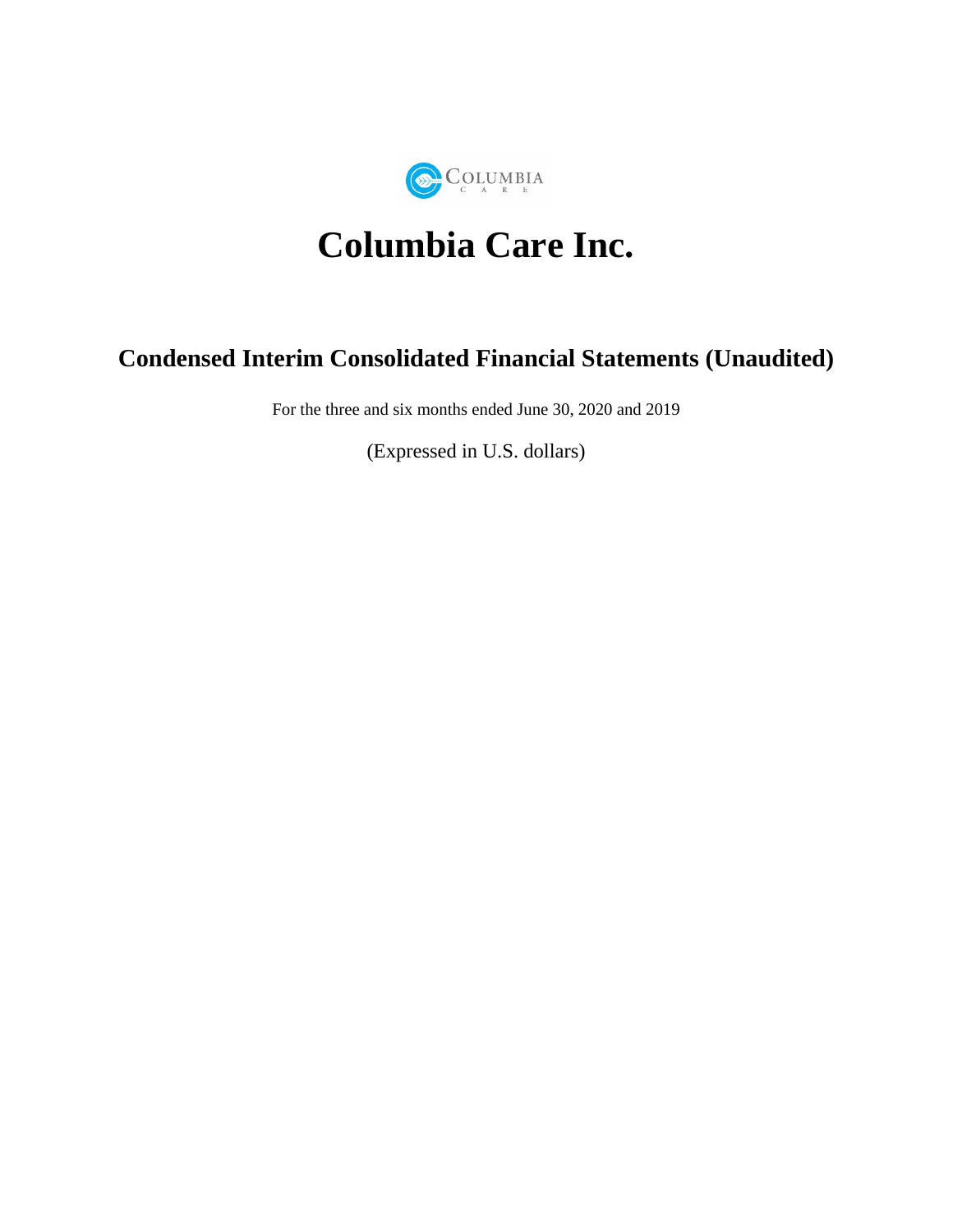# **COLUMBIA CARE INC.**

CONDENSED INTERIM CONSOLIDATED STATEMENTS OF FINANCIAL POSITION

(expressed in thousands of U.S. dollars)

(unaudited)

| <b>Assets</b><br>Current assets:<br>\$<br>\$<br>Cash<br>42,350<br>1,049<br>Accounts receivable<br>91,236<br>Inventory<br>$\boldsymbol{4}$<br><b>Biological</b> assets<br>5<br>14,506<br>Prepaid expenses and other current assets<br>9,282 | 47,464<br>1,038<br>81,513<br>13,079<br>11,395<br>154,489<br>104,034<br>79,031<br>11,483<br>6,458 |
|--------------------------------------------------------------------------------------------------------------------------------------------------------------------------------------------------------------------------------------------|--------------------------------------------------------------------------------------------------|
|                                                                                                                                                                                                                                            |                                                                                                  |
|                                                                                                                                                                                                                                            |                                                                                                  |
|                                                                                                                                                                                                                                            |                                                                                                  |
|                                                                                                                                                                                                                                            |                                                                                                  |
|                                                                                                                                                                                                                                            |                                                                                                  |
|                                                                                                                                                                                                                                            |                                                                                                  |
|                                                                                                                                                                                                                                            |                                                                                                  |
| 18<br>Assets held for sale<br>3,483                                                                                                                                                                                                        |                                                                                                  |
| 161,906<br>Total current assets                                                                                                                                                                                                            |                                                                                                  |
| 9<br>116,157<br>Property and equipment                                                                                                                                                                                                     |                                                                                                  |
| Right of use assets<br>80,025                                                                                                                                                                                                              |                                                                                                  |
| Restricted cash<br>$\overline{7}$<br>11,483                                                                                                                                                                                                |                                                                                                  |
| $\overline{7}$<br>6,542<br>Long-term deposits                                                                                                                                                                                              |                                                                                                  |
| 17<br>Intangible assets<br>15,153                                                                                                                                                                                                          | 15,695                                                                                           |
| Notes receivable<br>7, 10<br>29,928                                                                                                                                                                                                        | 29,717                                                                                           |
| 2,442<br>Other non-current assets                                                                                                                                                                                                          | 1,369                                                                                            |
| $\sqrt{3}$<br>$\sqrt{S}$<br>423,636<br><b>Total assets</b>                                                                                                                                                                                 | 402,276                                                                                          |
| <b>Liabilities and Shareholders' Equity</b>                                                                                                                                                                                                |                                                                                                  |
| Current liabilities:                                                                                                                                                                                                                       |                                                                                                  |
| \$<br>\$<br>14,620<br>Accounts payable                                                                                                                                                                                                     | 20,082                                                                                           |
| Accrued expenses and other current liabilities<br>11,400                                                                                                                                                                                   | 9,135                                                                                            |
| Current portion of lease liability<br>5,381                                                                                                                                                                                                | 6,185                                                                                            |
| Liabilities held for sale<br>18<br>1,483                                                                                                                                                                                                   |                                                                                                  |
| 32,884<br>Total current liabilities                                                                                                                                                                                                        | 35,402                                                                                           |
| 6<br>43,840<br>Long-term debt                                                                                                                                                                                                              |                                                                                                  |
| Deferred taxes<br>15,301                                                                                                                                                                                                                   | 16,686                                                                                           |
| 79,732<br>Long-term lease liability                                                                                                                                                                                                        | 77,458                                                                                           |
| Other long-term liabilities<br>9,904                                                                                                                                                                                                       | 5,798                                                                                            |
| <b>Total liabilities</b><br>181,661                                                                                                                                                                                                        | 135,344                                                                                          |
|                                                                                                                                                                                                                                            |                                                                                                  |
| Shareholders' equity:                                                                                                                                                                                                                      |                                                                                                  |
| Equity attributable to Columbia Care Inc.<br>11<br>243,225                                                                                                                                                                                 | 268,274                                                                                          |
| 20<br>Non-controlling interest<br>(1,250)                                                                                                                                                                                                  | (1, 342)                                                                                         |
| Total shareholders' equity<br>241,975                                                                                                                                                                                                      | 266,932                                                                                          |
| \$<br>Total liabilities and shareholders' equity<br>\$<br>423,636                                                                                                                                                                          | 402,276                                                                                          |

Operations of the Company (Note 1) Commitments and contingencies (Note 15) Subsequent events (Note 21)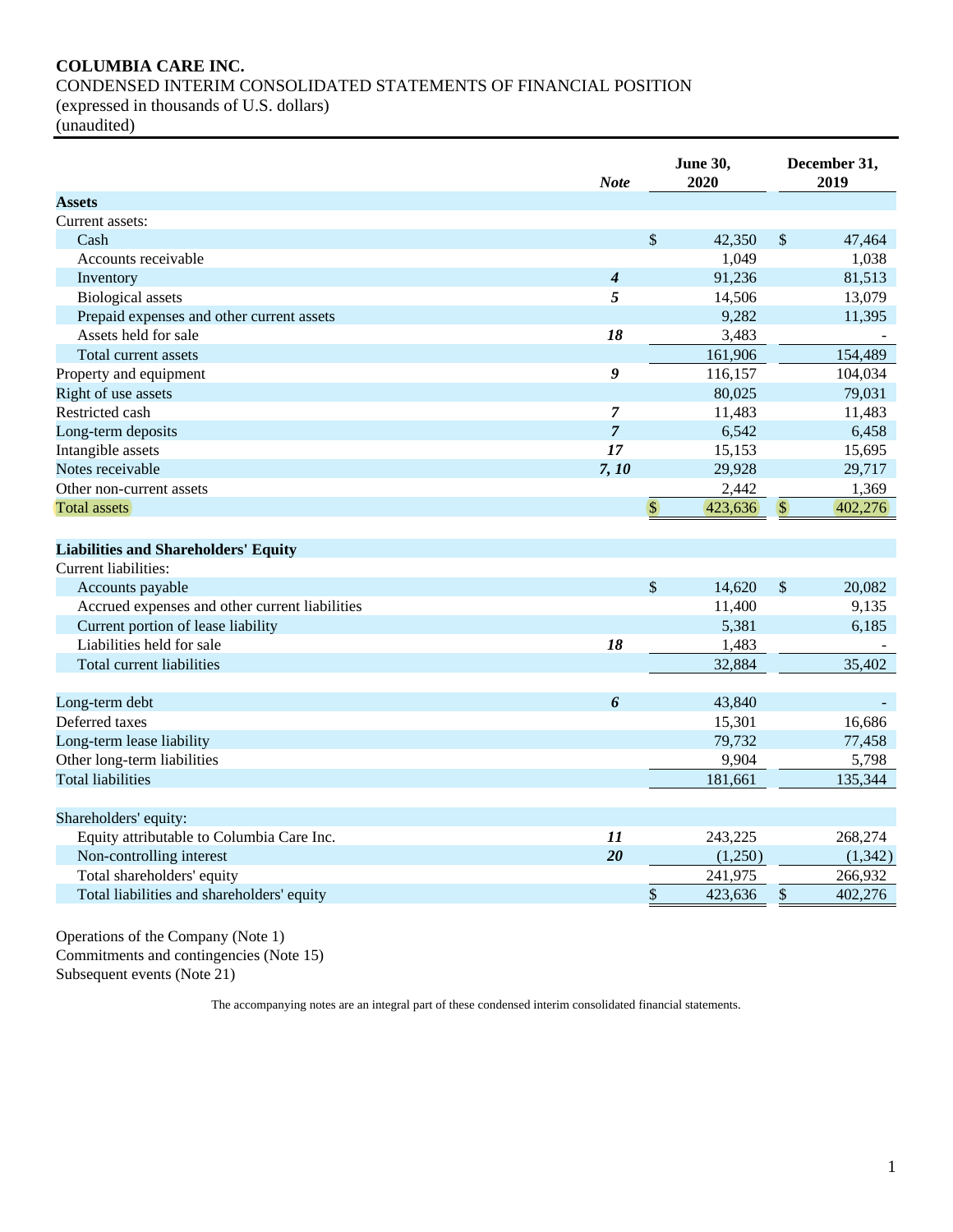# **COLUMBIA CARE INC.**

CONDENSED INTERIM CONSOLIDATED STATEMENTS OF OPERATIONS AND COMPREHENSIVE LOSS (expressed in thousands of U.S. dollars, except for share and per share amounts)

|                                                                                     |             | <b>Three Months Ended</b> |                         |             |                         | <b>Six Months Ended</b>   |                         |               |                         |
|-------------------------------------------------------------------------------------|-------------|---------------------------|-------------------------|-------------|-------------------------|---------------------------|-------------------------|---------------|-------------------------|
|                                                                                     | <b>Note</b> |                           | <b>June 30,</b><br>2020 |             | <b>June 30,</b><br>2019 |                           | <b>June 30,</b><br>2020 |               | <b>June 30,</b><br>2019 |
| Revenues, net of discounts                                                          |             | $\mathbb{S}$              | 28,413                  | $\sqrt{\ }$ | 19,297                  | $\mathcal{S}$             | 54,736                  | $\mathcal{S}$ | 32,167                  |
| Production costs                                                                    |             |                           | (18,273)                |             | (13,868)                |                           | (36, 563)               |               | (22, 337)               |
| Gross profit before fair value adjustments                                          |             |                           | 10,140                  |             | 5,429                   |                           | 18,173                  |               | 9,830                   |
| Fair value adjustments:                                                             |             |                           |                         |             |                         |                           |                         |               |                         |
| Change in fair value of biological assets included                                  |             |                           |                         |             |                         |                           |                         |               |                         |
| in inventory sold                                                                   | 5           |                           | (23,539)                |             | (11, 373)               |                           | (38,089)                |               | (23, 229)               |
| Unrealized gain on changes in fair value of                                         |             |                           |                         |             |                         |                           |                         |               |                         |
| biological assets and inventory                                                     | 5           |                           | 19,218                  |             | 11,178                  |                           | 38,326                  |               | 16,430                  |
| Total fair value adjustments                                                        |             |                           | (4,321)                 |             | (195)                   |                           | 237                     |               | (6,799)                 |
| Gross margin                                                                        |             |                           | 5,819                   |             | 5,234                   |                           | 18,410                  |               | 3,031                   |
| Operating expenses:                                                                 |             |                           |                         |             |                         |                           |                         |               |                         |
| Selling, general and administrative                                                 |             |                           | 21,572                  |             | 21,041                  |                           | 46,025                  |               | 38,734                  |
| Share-based compensation                                                            |             |                           | 8,007                   |             | 7,157                   |                           | 15,123                  |               | 11,389                  |
| Listing fee expense                                                                 |             |                           |                         |             | 11,071                  |                           |                         |               | 11,071                  |
| Total operating expenses                                                            |             |                           | (29, 579)               |             | (39,269)                |                           | (61, 148)               |               | (61, 194)               |
| Loss from operations                                                                |             |                           | (23,760)                |             | (34,035)                |                           | (42, 738)               |               | (58, 163)               |
| Other expense:                                                                      |             |                           |                         |             |                         |                           |                         |               |                         |
| Interest (expense) income, net                                                      |             |                           | (222)                   |             | 220                     |                           | 471                     |               | 926                     |
| Interest expense related to lease liabilities                                       |             |                           | (1, 462)                |             | (598)                   |                           | (2,952)                 |               | (1,751)                 |
| Other (expense) income, net                                                         |             |                           | (1,969)                 |             | 1,049                   |                           | (2,132)                 |               | 1,107                   |
| Total other (expense) income                                                        |             |                           | (3,653)                 |             | 671                     |                           | (4, 613)                |               | 282                     |
| Loss before provision for income taxes                                              |             |                           | (27, 413)               |             | (33, 364)               |                           | (47, 351)               |               | (57, 881)               |
| Income tax benefit (expense)                                                        |             |                           | 76                      |             | (354)                   |                           | (634)                   |               | (969)                   |
| Net loss and comprehensive loss                                                     |             |                           | (27, 337)               |             | (33,718)                |                           | (47,985)                |               | (58, 850)               |
| Net loss attributable to non-controlling interests                                  | 20          |                           | (3,203)                 |             | (76)                    |                           | (3,741)                 |               | (348)                   |
| Net loss attributable to shareholders                                               |             | \$                        | (24, 134)               | \$          | (33, 642)               | $\boldsymbol{\mathsf{S}}$ | (44, 244)               | \$            | (58, 502)               |
|                                                                                     |             |                           |                         |             |                         |                           |                         |               |                         |
| Weighted-average number of shares used in earnings<br>per share - basic and diluted |             |                           | 218,027,207             |             | 210,339,867             |                           | 217,283,357             |               | 203, 353, 542           |
| Earnings attributable to shares (basic and diluted)                                 | 14          | \$                        | $(0.11)$ \$             |             | $(0.16)$ \$             |                           | $(0.20)$ \$             |               | (0.29)                  |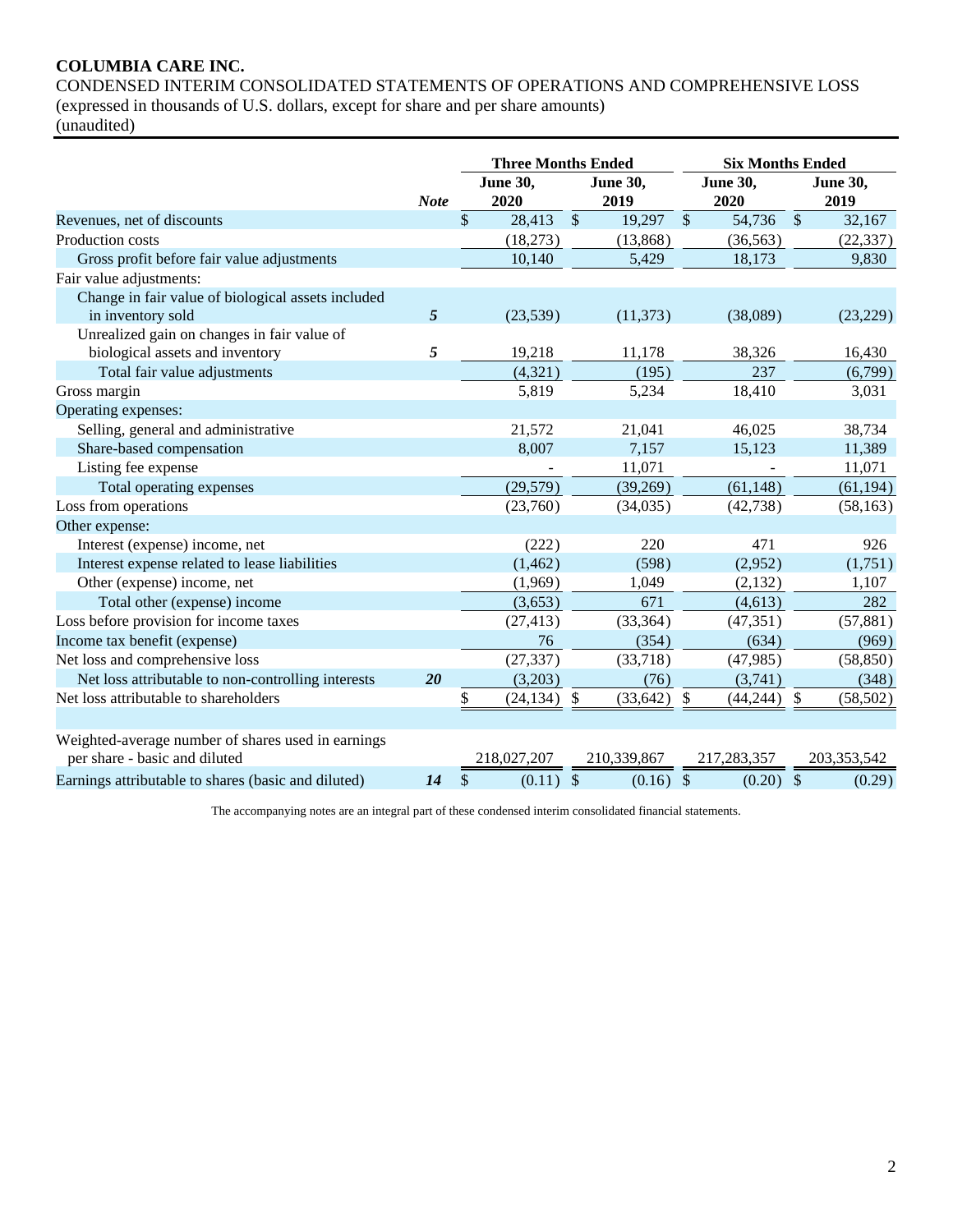# **COLUMBIA CARE INC.** CONDENSED INTERIM CONSOLIDATED STATEMENTS OF CHANGES IN EQUITY

(expressed in thousands of U.S. dollars, except for units and shares)

(unaudited)

|                                                    |                          | <b>Share Capital</b> |    |         |                 |  |                | <b>Total Columbia</b> |                                          |  |                                    |      | <b>Total</b>                   |
|----------------------------------------------------|--------------------------|----------------------|----|---------|-----------------|--|----------------|-----------------------|------------------------------------------|--|------------------------------------|------|--------------------------------|
|                                                    | <b>Units</b>             | <b>Shares</b>        |    | Amount  | <b>Reserves</b> |  | <b>Deficit</b> |                       | Care Inc.<br><b>Shareholders' Equity</b> |  | Non-Controlling<br><b>Interest</b> |      | Shareholders'<br><b>Equity</b> |
| <b>Balance as of December 29, 2018</b>             | 14,449,736               | $\overline{a}$       |    | 245,658 | 25,897          |  | (68, 803)      |                       | 202,752                                  |  | 937                                |      | 203,689                        |
| Debt conversion and settlement                     | 27,561                   |                      |    | 2,537   |                 |  |                |                       | 2,537                                    |  |                                    |      | 2,537                          |
| Warrants exercised                                 | 159,325                  |                      |    |         |                 |  |                |                       |                                          |  |                                    |      |                                |
| Unit issuance costs                                | 2,490                    |                      |    |         |                 |  |                |                       |                                          |  |                                    |      |                                |
| Equity-based compensation                          |                          |                      |    |         | 7.648           |  |                |                       | 7,648                                    |  |                                    |      | 7,648                          |
| Conversion of units and profit interests           | (14, 639, 112)           | 196,901,118          |    |         |                 |  |                |                       |                                          |  |                                    |      |                                |
| Issuance of shares and warrants in connection with |                          |                      |    |         |                 |  |                |                       |                                          |  |                                    |      |                                |
| private placement                                  |                          | 19,077,096           |    | 111,339 | 19,925          |  |                |                       | 131,264                                  |  |                                    |      | 131,264                        |
| Share issuance costs                               |                          |                      |    | (5,598) |                 |  |                |                       | (5,598)                                  |  |                                    |      | (5,598)                        |
| Cancellation of restricted stock awards            |                          | (40,688)             |    |         |                 |  |                |                       |                                          |  |                                    |      |                                |
| Repurchase of shares                               | $\overline{a}$           | (124, 429)           |    | (836)   |                 |  |                |                       | (836)                                    |  |                                    |      | (836)                          |
| Net loss                                           |                          |                      |    |         |                 |  | (58, 502)      |                       | (58, 502)                                |  | (348)                              |      | (58, 850)                      |
| Balance as of June 30, 2019                        | $\overline{\phantom{a}}$ | 215,813,097          | -S | 353,100 | 53,472          |  | (127, 305)     | s.                    | 279,267                                  |  | 589                                | -\$  | 279,856                        |
|                                                    |                          |                      |    |         |                 |  |                |                       |                                          |  |                                    |      |                                |
| Balance as of December 31, 2019                    | $\blacksquare$           | 216,529,181          |    | 354,926 | 89,550          |  | (176,202)      | -S                    | 268,274                                  |  | (1,342)                            | - \$ | 266,932                        |
| Equity-based compensation                          |                          | 1,040,952            |    | 15,123  | ٠               |  |                |                       | 15,123                                   |  |                                    |      | 15,123                         |
| Cancellation of restricted stock awards            | $\overline{a}$           | (22,088)             |    |         | ٠               |  |                |                       |                                          |  |                                    |      |                                |
| Warrants issued with debt                          |                          |                      |    |         | 3,403           |  |                |                       | 3,403                                    |  |                                    |      | 3.403                          |
| Sale of membership interests in subsidiary         |                          |                      |    |         |                 |  |                |                       | $\overline{\phantom{a}}$                 |  | 5,509                              |      | 5,509                          |
| Minority buyouts                                   |                          | 7.038.835            |    | 15,500  | $\sim$          |  | (14,824)       |                       | 676                                      |  | (1,676)                            |      | (1,000)                        |
| Repurchase of shares                               |                          | (5,509)              |    | (7)     |                 |  |                |                       | (7)                                      |  |                                    |      | (7)                            |
| Net loss                                           |                          |                      |    |         |                 |  | (44, 244)      |                       | (44, 244)                                |  | (3,741)                            |      | (47,985)                       |
| Balance as of June 30, 2020                        |                          | 224,581,371          |    | 385,542 | 92,953          |  | (235,270)      |                       | 243,225                                  |  | (1,250)                            |      | 241,975                        |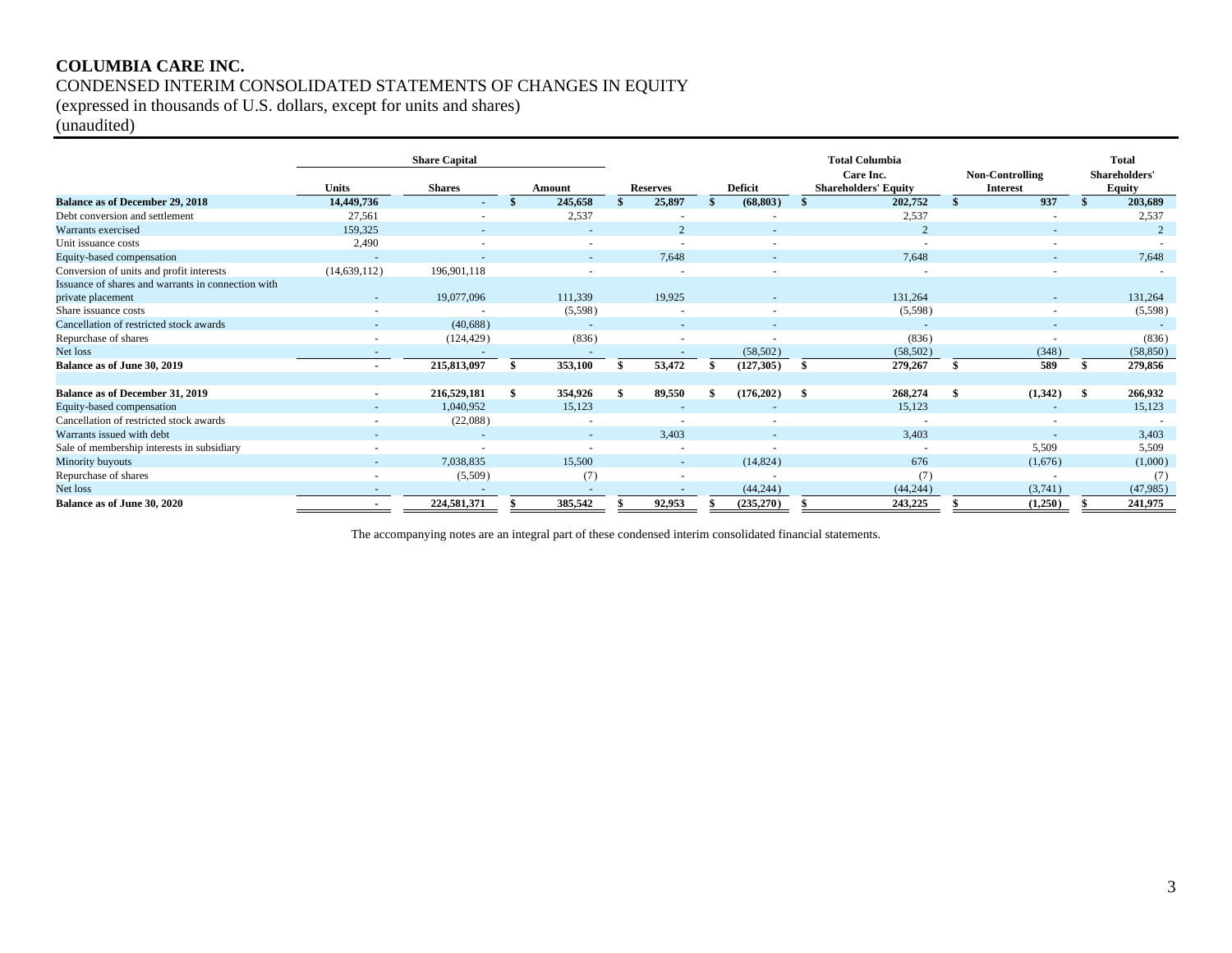# **COLUMBIA CARE INC.** CONDENSED INTERIM CONSOLIDATED STATEMENTS OF CASH FLOWS (expressed in thousands of U.S. dollars)

(unaudited)

|                                                                                           |               | <b>Six Months Ended</b> |               |                         |  |
|-------------------------------------------------------------------------------------------|---------------|-------------------------|---------------|-------------------------|--|
|                                                                                           |               | <b>June 30,</b><br>2020 |               | <b>June 30,</b><br>2019 |  |
| <b>Cash flows from operating activities:</b>                                              |               |                         |               |                         |  |
| Net loss                                                                                  | $\mathbb{S}$  | (47,985)                | \$            | (58, 850)               |  |
| Adjustments to reconcile net loss to net cash provided by (used in) operating activities: |               |                         |               |                         |  |
| Depreciation and amortization                                                             |               | 11,630                  |               | 6,029                   |  |
| Equity-based compensation                                                                 |               | 15,123                  |               | 7,648                   |  |
| Impairment on disposal group                                                              |               | 1,969                   |               |                         |  |
| Deferred compensation                                                                     |               |                         |               | 3,741                   |  |
| Debt amortization expense                                                                 |               | 123                     |               | 18                      |  |
| Listing expense                                                                           |               |                         |               | 11,071                  |  |
| Change in fair value of biological assets                                                 |               | (237)                   |               | 6,799                   |  |
| Deferred taxes                                                                            |               | (1, 385)                |               | (288)                   |  |
| Provision for obsolete inventory                                                          |               | 1,045                   |               | 369                     |  |
| Loss on disposal of property and equipment                                                |               | 163                     |               |                         |  |
| Changes in operating assets and liabilities                                               |               |                         |               |                         |  |
| Accounts receivable                                                                       |               | (8)                     |               | (1,954)                 |  |
| <b>Biological</b> assets                                                                  |               | (1,189)                 |               | (6,748)                 |  |
| Inventory                                                                                 |               | (10,768)                |               | 1,422                   |  |
| Prepaid expenses and other current assets                                                 |               | 1,108                   |               | (4,625)                 |  |
| Other assets                                                                              |               | (7, 975)                |               | (47, 161)               |  |
| Accounts payable, accrued expenses and other current liabilities                          |               | 3,234                   |               | 6,537                   |  |
| Other long-term liabilities                                                               |               | 6,628                   |               | 33,698                  |  |
| Net cash used in operating activities                                                     |               | (28, 524)               |               | (42, 294)               |  |
| Cash flows from investing activities:                                                     |               |                         |               |                         |  |
| Purchases of property and equipment                                                       |               | (30, 366)               |               | (28, 587)               |  |
| Cash for loan under CannAscend and Corsa Verde agreements                                 |               | (239)                   |               |                         |  |
| Cash paid for investments                                                                 |               |                         |               | (446)                   |  |
| Cash paid for deposits                                                                    |               | (2,307)                 |               | (4, 131)                |  |
| Cash received from deposits                                                               |               | 3,193                   |               | 1,759                   |  |
| Net cash used in investing activities                                                     |               | (29,719)                |               | (31, 405)               |  |
| Cash flows from financing activities:                                                     |               |                         |               |                         |  |
| Issuance of common shares, net of issuance costs                                          |               |                         |               | 114,595                 |  |
| Net proceeds from issuance of debt                                                        |               | 51,857                  |               |                         |  |
| Net proceeds from issuance of common units and warrants                                   |               |                         |               | 42,764                  |  |
| Sale of membership interests of subsidiary                                                |               | 5,509                   |               |                         |  |
| Purchase of minority interest                                                             |               | (1,000)                 |               |                         |  |
| Repurchase of common shares                                                               |               | (7)                     |               | (836)                   |  |
| Payment of lease liabilities                                                              |               | (3,230)                 |               | (2,062)                 |  |
| Exercise of warrants                                                                      |               |                         |               | $\overline{c}$          |  |
| Repayment of debt                                                                         |               | $\sim$                  |               | (1,695)                 |  |
| Net cash provided by financing activities                                                 |               | 53,129                  |               | 152,768                 |  |
| Net (decrease) increase in cash                                                           |               | (5, 114)                |               | 79,069                  |  |
| Cash at beginning of the period                                                           |               | 47,464                  |               | 46,241                  |  |
| Cash at end of period                                                                     | \$            | 42,350                  | S             | 125,310                 |  |
|                                                                                           |               |                         |               |                         |  |
| Supplemental disclosure of cash flow information:                                         |               |                         |               |                         |  |
| Cash paid for interest on other obligations                                               | $\$$          | 318                     | $\mathsf{\$}$ | 98                      |  |
| Cash paid for interest on lease obligations                                               | \$            | 2,952                   | $\mathbb{S}$  | 1,161                   |  |
| Cash paid for income taxes                                                                | $\mathsf{\$}$ |                         | $\mathbb{S}$  | 1,471                   |  |
| Supplemental disclosure of non-cash investing and financing activities:                   |               |                         |               |                         |  |
| Non-cash fixed asset additions within accounts payable and accrued expenses               | $\mathsf{\$}$ | 7,287                   | $\mathcal{S}$ | 5,110                   |  |
| Issuance of warrants                                                                      | \$            | 3,403                   | \$            |                         |  |
| Non-cash debt issuance costs within accounts payable and accrued expenses                 | \$            | 1,077                   | $\mathbb{S}$  |                         |  |
| Conversion of convertible debt and accrued interest to equity                             | \$            |                         | \$            | 2,537                   |  |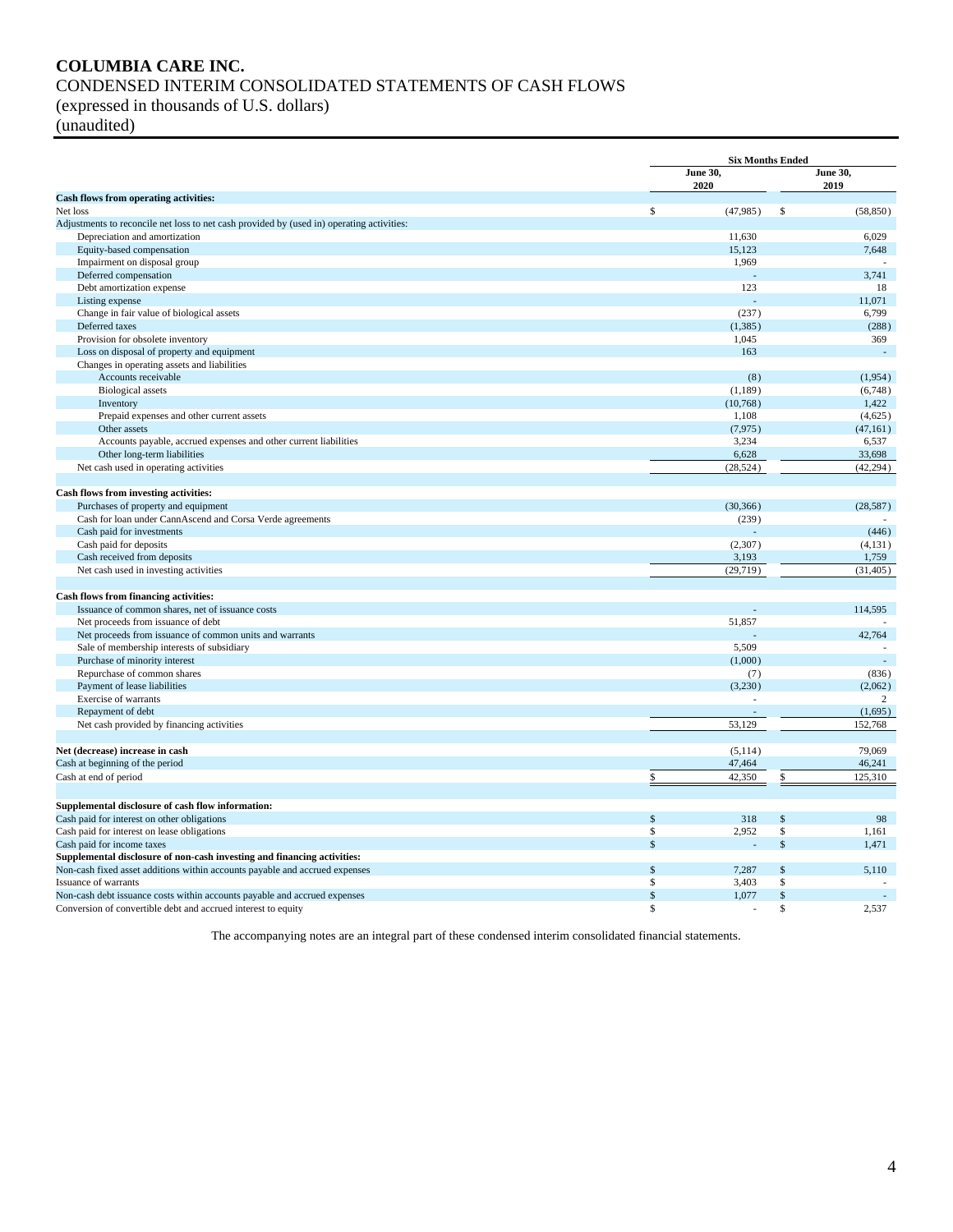### **1. OPERATIONS OF THE COMPANY**

Columbia Care Inc. ("the Company" or "the Parent"), formerly known as Canaccord Genuity Growth Corp. ("CGGC"), was incorporated under the laws of the Province of Ontario on August 13, 2018. The Company's principal mission is to improve lives by providing cannabis-based health and wellness solutions and derivative products to qualified patients and consumers. The Company's head office and principal address is 680 Fifth Ave. 24th Floor, New York, New York 10019. The Company's registered and records office address is 666 Burrard St #1700, Vancouver, British Columbia V6C 2X8.

On April 26, 2019, the Company completed a reverse takeover ("RTO") transaction and private placement further described in Note 3. Following the transaction, the Company's common shares were listed on the Aequitas NEO exchange under the symbol "CCHW". As of the time of this report, the Company's common shares are also listed on the Canadian Securities Exchange under the symbol "CCHW", the OTCQX Best Market under the symbol "CCHWF" and on the Frankfurt Stock Exchange under the symbol "3LP".

The Company has or is preparing to have commercial operations in 18 jurisdictions in the United States and the European Union.

In March 2020, the World Health Organization declared coronavirus COVID-19 a global pandemic. This contagious disease outbreak, which has continued to spread, and any related adverse public health developments, has adversely affected workforces, economies, and financial markets globally, potentially leading to an economic downturn. During the three and six months ended June 30, 2020, the Company has recognized \$49 and \$867, respectively, of direct expenses attributable to COVID-19 which are included in operating expenses in the condensed interim consolidated statements of operations. At this time, it is not possible for the Company to predict the duration or magnitude of the adverse results of the outbreak and its effects on the Company's business or results of operations.

# **2. SUMMARY OF SIGNIFICANT ACCOUNTING POLICIES**

#### *Basis of preparation*

These condensed interim consolidated financial statements have been prepared in accordance with International Accounting Standards ("IAS") 34, Interim Financial Reporting, as issued by the International Accounting Standards Board ("IASB") and should be read in conjunction with the Company's audited consolidated financial statements as of and for the year ended December 31, 2019. They do not include all disclosures required for a complete set of International Financial Reporting Standards ("IFRS") financial statements. However, selected explanatory notes are included to explain events and transactions deemed significant to provide an understanding of the changes in the Company's financial position and performance since its most recent annual financial statements. These financial statements are presented in U.S. dollars. The Canadian dollar serves as the functional currency of the Parent and the Company's subsidiaries all have the U.S. dollar as their functional currency.

These condensed interim consolidated financial statements were approved and authorized by the board of directors of the Company on August 7, 2020.

#### *Significant Accounting Judgments, Estimates and Assumptions*

The preparation of the Company's condensed interim consolidated interim financial statements requires management to make judgments, estimates and assumptions that affect the application of policies and reported amounts of assets and liabilities, and revenue and expenses. Actual results may differ from these estimates. The estimates and underlying assumptions are reviewed on an ongoing basis. Revisions to accounting estimates are recognized in the period in which the estimate is revised if the revision affects only that period or in the period of the revision and future periods if the revision affects both current and future periods. The significant judgments made by management in applying the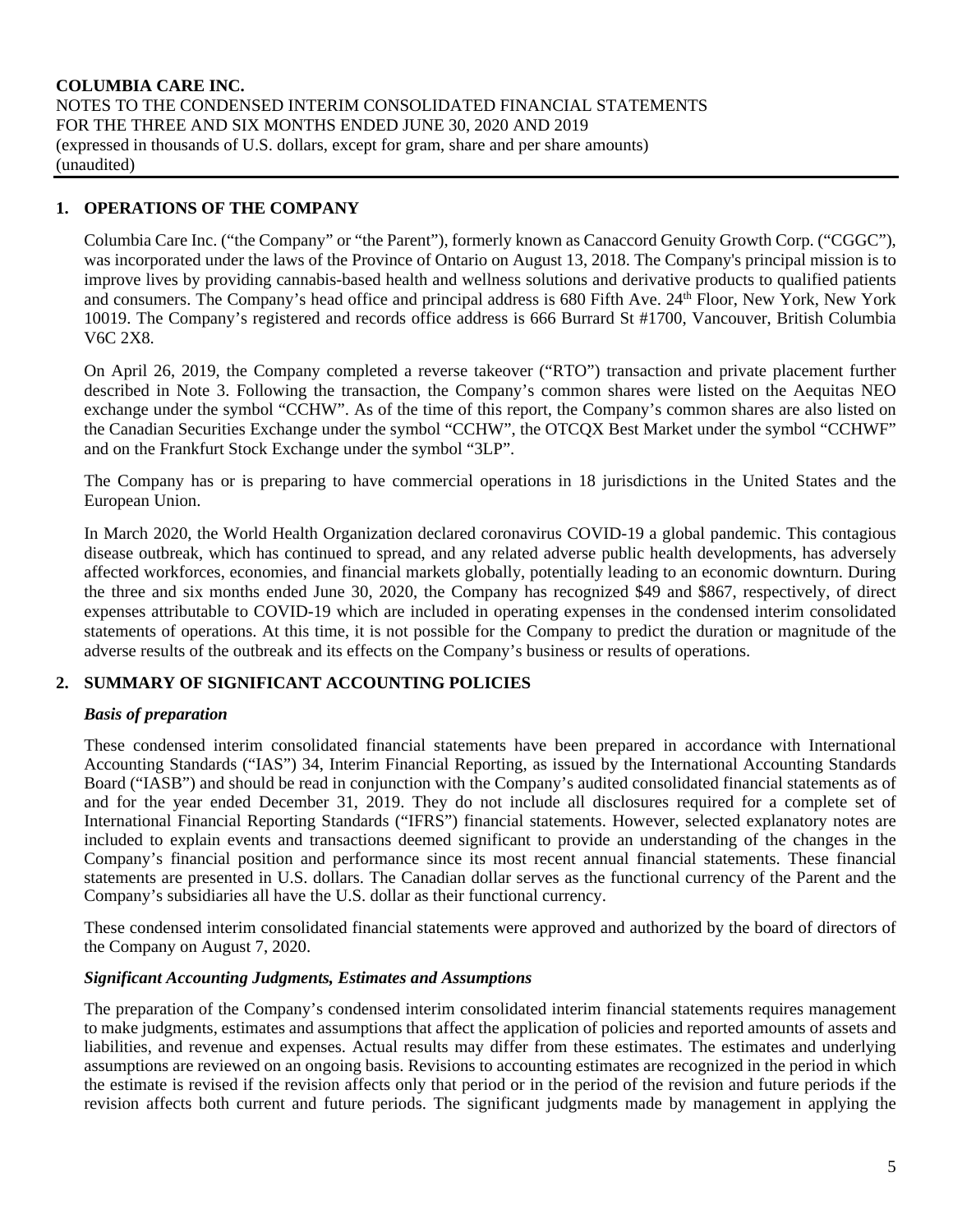Company's accounting policies and the key sources of estimation uncertainty were consistent with those described in the Company's most recent annual consolidated financial statements.

# **3. REVERSE TAKEOVER TRANSACTION**

On November 21, 2018, CGGC entered into a merger agreement with Columbia Care LLC (the "Merger Agreement"). On April 26, 2019, (the "Acquisition Date") the Company completed the merger. Under the terms of the Merger Agreement, CGGC acquired 100% of the issued and outstanding ownership interests of Columbia Care LLC, which was paid via an exchange of common shares or proportionate voting shares in the capital of CGGC. Prior to the merger CGGC consolidated its common shares on a one for three basis and changed its name to Columbia Care Inc. Following the merger, Columbia Care LLC became a single-member partnership, wholly owned by the Company.

While CGGC was the legal acquirer of Columbia Care LLC, the acquisition has been treated as a reverse asset acquisition and consequently Columbia Care LLC was identified as the acquirer for accounting purposes.

As CGGC did not meet the definition of a business under IFRS prior to the RTO, the acquisition was outside the scope of IFRS 3, *Business Combinations*, and was accounted for as a share-based payment transaction in accordance with IFRS 2, *Share-based Payments* ("IFRS 2"). Under IFRS 2, the transaction was measured at the fair value of the shares deemed to have been issued by Columbia Care LLC in order for the ownership interest in the combined entity to be the same as if the transaction had taken the legal form of Columbia Care LLC acquiring 100% of CGGC. Any difference between the fair value of the shares deemed to have been issued by Columbia Care LLC and the fair value of CGGC's identifiable net assets acquired and liabilities assumed represents the value of the public listing received by Columbia Care LLC. The identifiable assets acquired and liabilities of CGGC assumed by Columbia Care LLC were based on their respective fair values at the Acquisition Date and were paid as follows:

| <b>Net assets acquired</b>                         |   |         |
|----------------------------------------------------|---|---------|
| Cash                                               | S | 120.193 |
|                                                    |   |         |
| <b>Consideration paid</b>                          |   |         |
| 19,077,096 common shares held by CGGC shareholders | S | 111,339 |
| 5,394,945 warrants held by CGGC shareholders       |   | 19.925  |
|                                                    | S | 131,264 |
|                                                    |   |         |
| Value attributable to obtaining a listing status   | S | 11.071  |

For the year ended December 31, 2019, the Company expensed \$3,961 in listing costs. The fair value of the common shares and warrants included in the consideration paid of \$131,264 was determined based on an independent valuation of the Company's shares and the percentage ownership of CGGC shareholders, on a diluted basis, on the Acquisition Date. The fair value of the warrants included in the consideration paid of \$19,925 were calculated using the Black-Scholes model with the following assumptions:

| Expected volatility     | 70%      |
|-------------------------|----------|
| Expected term (years)   | 5.00     |
| Expected dividends      | $0.00\%$ |
| Risk-free interest rate | 1.52%    |

Volatility was estimated by using the average historical volatility of comparable companies from a representative peer group of publicly traded cannabis companies.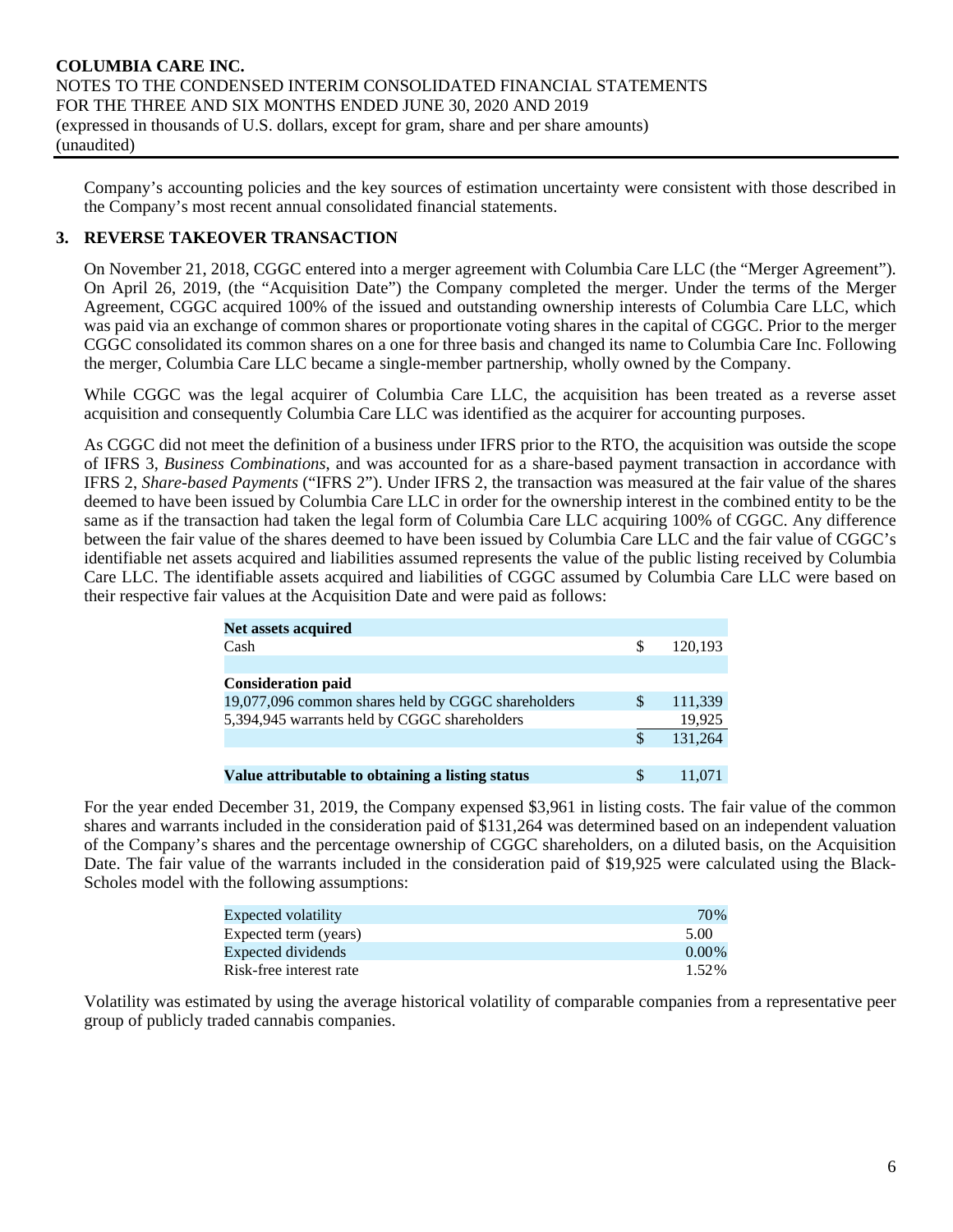# **4. INVENTORY**

Details of the Company's inventory are shown in the table below:

|                                                                  |                     |     | <b>Biological</b><br>asset |               |                    |
|------------------------------------------------------------------|---------------------|-----|----------------------------|---------------|--------------------|
|                                                                  | Capitalized<br>cost |     | fair value<br>adjustment   |               | Carrying<br>amount |
| Work-in-process - cannabis in cures and final vault              | \$<br>3.979         | S.  | 15.480                     | <sup>\$</sup> | 19.459             |
| Finished goods - dried cannabis, concentrate and edible products | 19.468              |     | 42,406                     |               | 61,874             |
| Accessories and supplies                                         | 180                 |     |                            |               | 180                |
| Carrying amount, December 31, 2019                               | 23,627              | S   | 57,886                     | \$            | 81,513             |
|                                                                  |                     |     |                            |               |                    |
| Work-in-process - cannabis in cures and final vault              | \$<br>7.644         | \$. | 23.433                     | <sup>\$</sup> | 31,077             |
| Finished goods - dried cannabis, concentrate and edible products | 24.371              |     | 35,425                     |               | 59,796             |
| Accessories and supplies                                         | 363                 |     |                            |               | 363                |
| Carrying amount, June 30, 2020                                   | 32,378              |     | 58,858                     | \$            | 91,236             |

Inventories consist of the capitalized inventory costs and the fair value adjustment on biological assets. The capitalized cost component of inventories represents the amount of cost before any fair value adjustments transferred to inventory through unrealized fair value gains recognized on the transformation of biological assets. The biological asset fair value adjustment is exclusive of any cash outlays and represents the non-cash fair value incremental adjustment arising from the transformation of biological assets transferred to inventory as deemed cost. Together, the capitalized cost and the incremental biological asset fair value adjustments comprise the total carrying amount of inventory.

#### **5. BIOLOGICAL ASSETS**

Biological assets consist of actively growing cannabis plants expected to be harvested as agricultural produce. The changes in the carrying amount of the biological assets are shown in the table below:

| <b>Carrying amount, December 29, 2018</b> | \$<br>4.698  |
|-------------------------------------------|--------------|
| Changes in fair value less costs to sell  |              |
| due to biological transformation          | 54,236       |
| Production costs capitalized              | 2,448        |
| Transferred to inventories upon harvest   | (48, 303)    |
| Carrying amount, December 31, 2019        | \$<br>13,079 |
| Changes in fair value less costs to sell  |              |
| due to biological transformation          | 38,089       |
| Production costs capitalized              | 8.125        |
| Transferred to inventories upon harvest   | (44, 787)    |
| Carrying amount, June 30, 2020            | 14.506       |

The Company's biological assets consist of unharvested cannabis plants and are presented at their fair values less costs to sell up to the point of harvest. The valuation of these biological assets is obtained using a specific valuation technique where the inputs are based upon unobservable market data (Level 3 in the fair value hierarchy).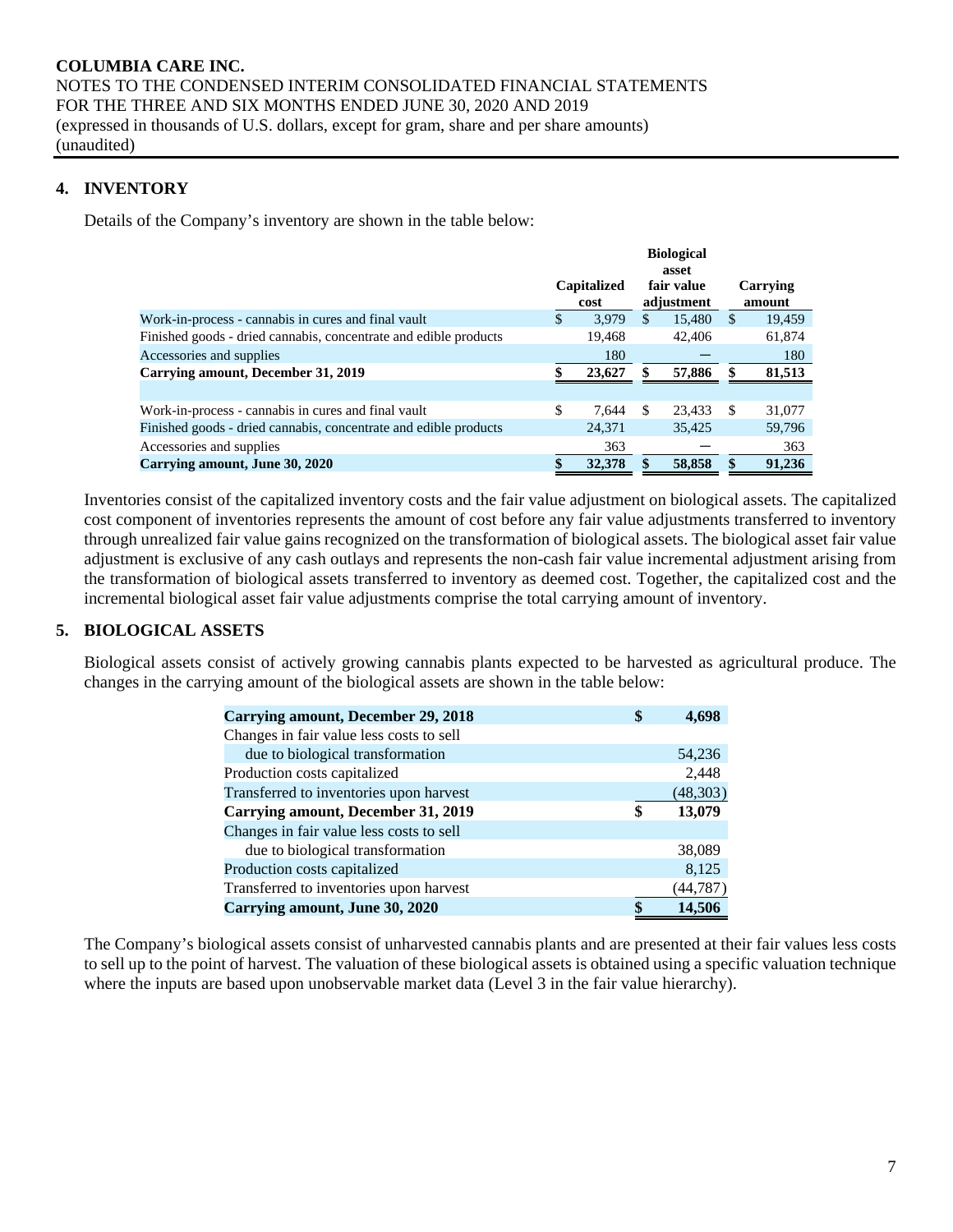The valuation of biological assets is based on a market approach where fair value at the point of harvest is estimated based on future selling prices less the costs to sell at harvest. For in-process biological assets, the estimated fair value at the point of harvest is adjusted based on the plants' stage of growth, which is determined by reference to days remaining to harvest over the average growth cycle.

The Company's estimates are subject to changes that could result from volatility of market prices, unanticipated regulatory changes, harvest yields, loss of crops, changes in estimates and other uncontrollable factors that could significantly affect the future fair value of biological assets.

These estimates include the following assumptions:

- i. Selling prices per gram were determined by estimating the Company's average selling price for each respective period. The Company's average selling price for the six months ended June 30, 2020 and the year ended December 31, 2019 was \$11.58 and \$12.51 per gram, respectively;
- ii. The stage of plant growth at which point of harvest is determined. As of June 30, 2020 and December 31, 2019, the biological assets were on average 48% and 51% completed, respectively;
- iii. Selling and other fulfillment costs were determined by estimating the Company's average cost per gram, which was \$2.25 and \$2.04 per gram and equivalent gram of cannabis sold as of June 30, 2020 and December 31, 2019, respectively;
- iv. Expected yield per plant varies by strain and is estimated through historical growing results or grower estimate if historical results are not available. The Company's average dry yield per plant as of June 30, 2020 and December 31, 2019 was 148 and 175 grams per plant, respectively.

Significant unobservable assumptions used in the valuation of biological assets, including the sensitivities on changes in these assumptions and their effect on the fair value of biological assets, are shown in the table below:

|                                        |                                  |                                  |                         | <b>Effect on fair value</b> |                      |  |  |  |
|----------------------------------------|----------------------------------|----------------------------------|-------------------------|-----------------------------|----------------------|--|--|--|
| <b>Significant assumptions</b>         | <b>Range of inputs</b>           | <b>Sensitivity</b>               | <b>June 30,</b><br>2020 |                             | December 31,<br>2019 |  |  |  |
| Selling price per gram                 | \$9.03 to \$48.29 per<br>$gram*$ | Increase by \$1.00<br>per gram   | \$<br>1.706             | $\mathcal{S}$               | 960                  |  |  |  |
| Stage of growth                        | 14.1\% to 72.7\%                 | Increase by 5%                   | \$<br>1,513             | -S                          | 1,225                |  |  |  |
| Selling and other<br>fulfillment costs | \$0.86 to \$8.09 per<br>gram     | Increase by \$1.00<br>per gram   | \$<br>$(1,706)$ \$      |                             | (960)                |  |  |  |
| Expected dry yield per plant           | 77.9 to 225.7<br>grams per plant | Increase by 5<br>grams per plant | \$<br>511               | -S                          | 352                  |  |  |  |

\*Through March 31, 2020, New York State did not permit dispensaries to sell cannabis flower. Only edibles, tinctures, and solid and semisolid preparations were permitted. The average selling price per gram of \$47.29 per gram, selling and other fulfillment costs of \$8.90 per gram and expected yield per plant of 157 grams per plant reflect the conversion of cannabis plant into concentrated products and the associated selling price and selling and other fulfillment costs of concentrated products.

The Company's estimates are subject to change and differences from the anticipated yield will be reflected in recognition of gain or loss on biological assets in future periods.

The Company's estimates and assumptions reflect differences in regulation restrictions applicable to the states in which the Company operates. For states other than New York, through March 31, 2020, selling prices per gram are calculated using the Company's average selling price of dried cannabis that does not involve any extraction or other processing activities, to reflect the value of such products up to the point of harvest. For New York, where only sales of concentrate and edible products were permitted through March 31, 2020, selling prices per gram and yield per plant were calculated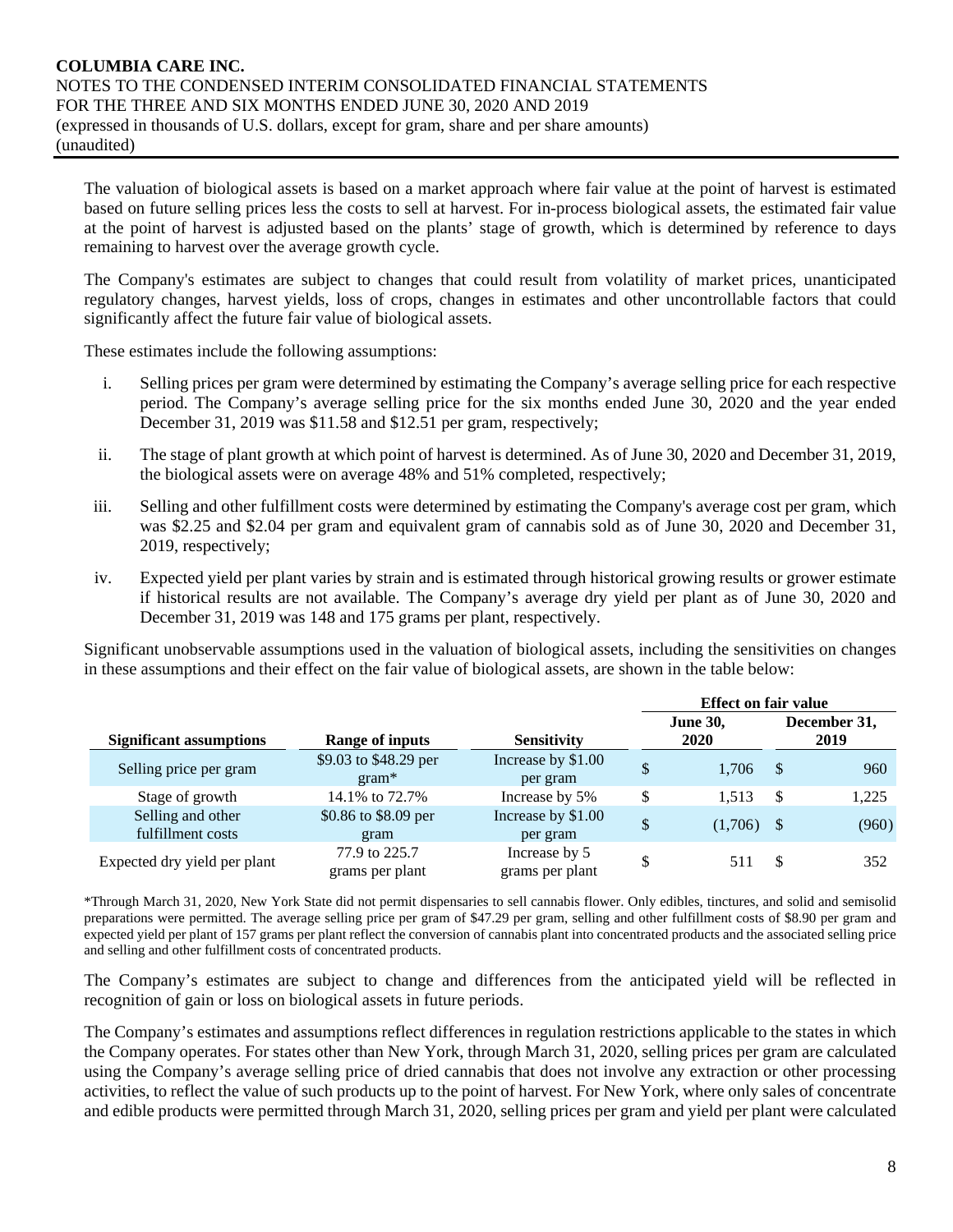based on the Company's average selling price of concentrate products and dry weight equivalent grams of such products in the fair value calculation.

# **6. CURRENT AND LONG-TERM DEBT**

Current and long-term obligations, net, are shown in the table below:

|                                      | <b>June 30,</b><br>2020 |   | December 31,<br>2019 |
|--------------------------------------|-------------------------|---|----------------------|
| Term debt                            | 38,365                  | S |                      |
| Convertible debt                     | 14,645                  |   |                      |
| Unamortized debt discount            | (6,960)                 |   |                      |
| Unamortized deferred financing costs | (2,210)                 |   |                      |
|                                      | 43,840                  |   |                      |
| Less current portion                 |                         |   |                      |
| Total                                | 43,840                  |   |                      |

### *Term Debt*

On March 31, 2020 and April 23, 2020, the Company completed the first and second tranches of a private offering of notes ("Private Notes") for an aggregate principal amount of \$14,250 and \$1,000, respectively. The Private Notes required interest-only payments through March 30, 2024, at a rate of 9.875% per annum, payable semi-annually on March 31 and September 30 commencing on September 30, 2020. The Private Notes were due in full on March 30, 2024.

In connection with the first and second tranche offerings of the Private Notes, the Company issued 1,723,250 common share purchase warrants with an exercise price of \$3.10 (Canadian Dollars).

On May 14, 2020, the Company completed a private offering of an aggregate of 19,115 senior secured first-lien note units (the "Units") for aggregate gross proceeds of \$19,115, each Unit being comprised of (i) \$1,000 principal amount of 13.00% senior secured first-lien notes ("Notes") and (ii) 120 common share purchase warrants with an exercise price of \$2.95 (Canadian Dollars) per underlying common share (the "May Private Offering"). Concurrent with the closing of the May Private Offering, the Private Notes were exchanged for Notes. In addition, holders of Private Notes were issued additional 130,388 warrants with an exercise price of \$2.95 (Canadian Dollars) per underlying common share. As of June 30, 2020, total outstanding 13% senior secured first-lien debt outstanding was \$38,365, with 2,424,188 warrants with an exercise price of \$2.95 (Canadian Dollars) and 1,723,250 warrants with an exercise price of \$3.10 (Canadian Dollars). Subsequent to June 30, 2020, an additional 315,000 warrants with an exercise price of \$4.53 (Canadian Dollars) were issued in connection with the Notes.

The Notes require interest-only payments through May 14, 2023, at a rate of 13.0% per annum, payable semi-annually on May 31 and November 30 commencing on November 30, 2020. The Notes are due in full on May 15, 2023. The Company incurred financing costs of \$2,027. The Notes contain customary terms and conditions, representations and warranties, and events of default.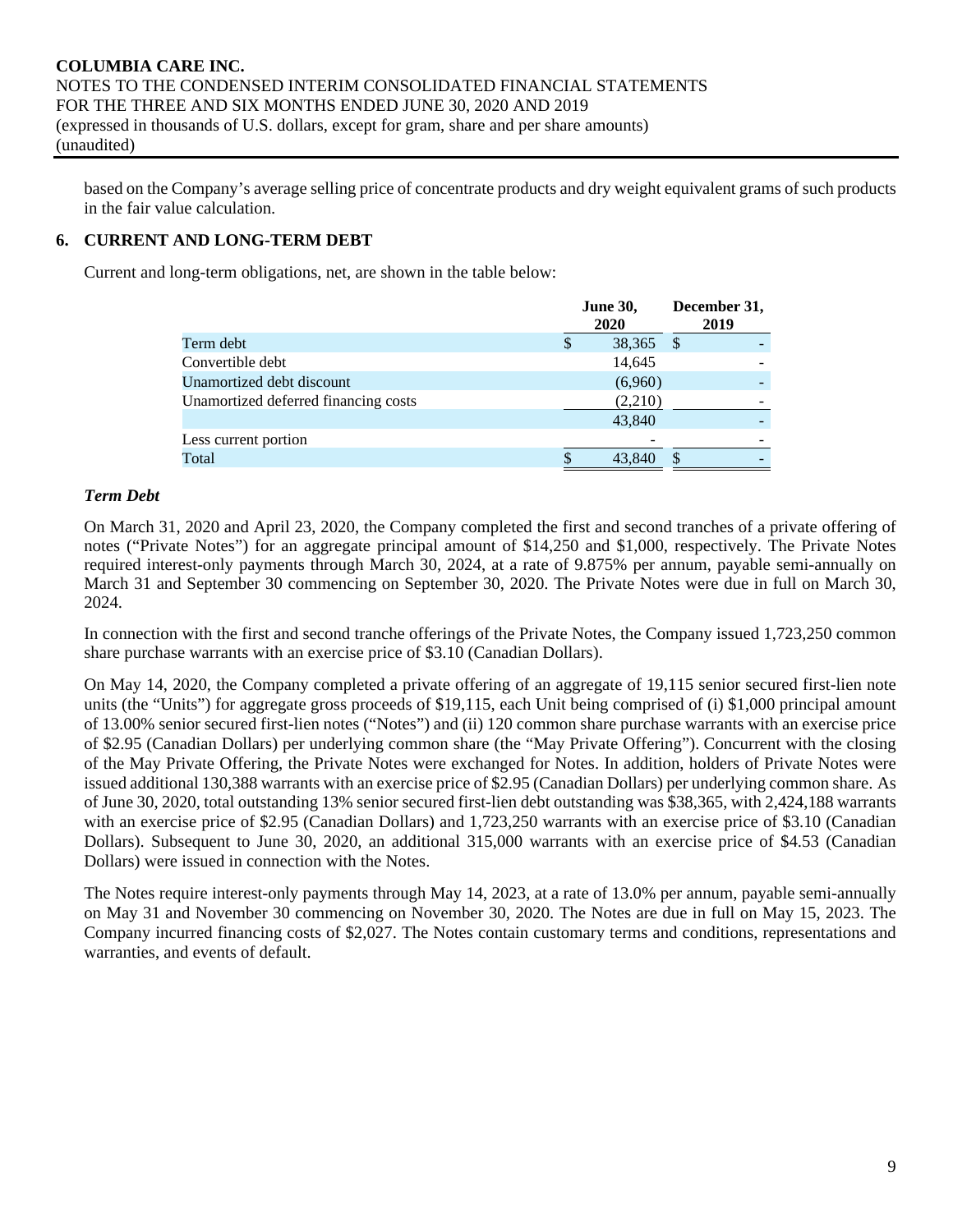Upon initial recognition, the Company recorded \$3,403 to equity reserves, reflecting the fair value of the warrants issued, with a corresponding reduction to the carrying value of the Notes. The debt discount will be amortized to interest expense over the term of the notes using the effective interest method.

During the three and six months ended June 30, 2020, the Company recognized amortization expense of \$123 related to the Notes.

The fair value of the warrants included in the private offering were calculated using the Black-Scholes model with the following assumptions:

| Expected volatility     | 80%      |
|-------------------------|----------|
| Expected term (years)   | 3.00     |
| Expected dividends      | $0.00\%$ |
| Risk-free interest rate | $0.50\%$ |

Volatility was estimated by using the average historical volatility of comparable companies from a representative peer group of publicly traded cannabis companies.

### *Convertible Debt*

On June 19, 2020, the Company completed the first tranche of an offering of senior secured convertible notes ("Convertible Notes") for an aggregate principal amount of \$12,800. As of June 30, 2020, the Company received an additional \$1,845 in proceeds which closed in July 2020. Subsequent to June 30, 2020, the Company received an additional \$4,115 in proceeds which closed in July 2020. The Convertible Notes can be exchanged into common shares with a conversion price of \$3.79 (Canadian Dollars). For the purposes of determining the number of common shares issuable upon conversion, the principal amount of the Convertible Notes surrendered for conversion shall be deemed converted from U.S. Dollars into Canadian Dollars, using the end-of-day exchange rate published by the Bank of Canada upon notice of conversion.

The Convertible Notes require interest-only payments until December 19, 2023, at a rate of 5.0% per annum, payable semi-annually on June 30 and December 31 commencing on December 31, 2020. The Convertible Notes are due in full on December 19, 2023. The Company incurred financing costs of \$203.

The Company determined that the Convertible Notes represent an obligation to issue a variable number of shares for a variable amount of liability, as the amount of the liability to be settled depends on the applicable foreign exchange rate at the date of settlement. In accordance with IAS 32, a conversion feature within a financial instrument to issue a variable number of equity units fails to meet the definition of equity. Accordingly, such a conversion feature must be accounted for as an embedded derivative liability and measured at fair value with changes in fair value recognized in the consolidated statements of operations. Upon initial recognition, the Company recorded a derivative liability of \$3,660 within other long-term liabilities in the condensed interim consolidated statements of financial position and a corresponding debt discount, reflected as a reduction to the carrying value of the Convertible Notes. The debt discount will be amortized over the term of the Convertible Notes. Refer to Note 16 for details regarding fair value measurement. The value of the derivative did not change between the Convertible Notes' issuance date and June 30, 2020. As a result, no change in fair value was recognized in the consolidated statement of operations for the period ending June 30, 2020.

#### **7. PURCHASE AGREEMENTS**

#### *CannAscend Agreement*

On October 25, 2018, the Company, CannAscend Alternative, LLC ("CAA"), and CannAscend Alternative Logan, LLC ("CAA Logan") entered into a Membership Purchase Option Agreement (the "CannAscend Option Agreement"). CAA and CAA Logan are both Ohio-based limited liability companies that operate dispensaries (collectively the "Target Companies"). Under the terms of the CannAscend Option Agreement, the Company purchased an exclusive option to acquire all outstanding membership interests (the "CannAscend Option") of the Target Companies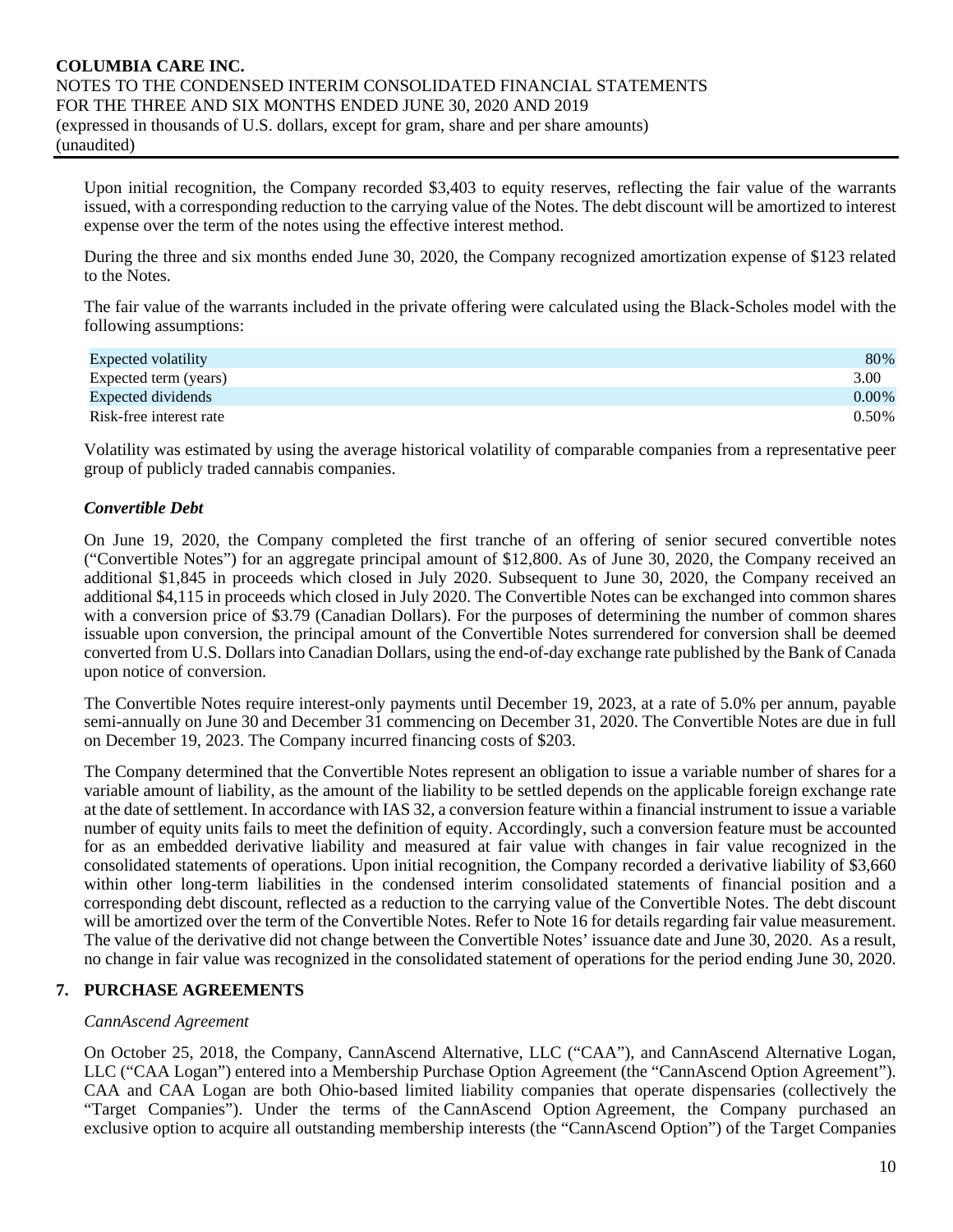during the period commencing on the first anniversary (the "Commencement Date") of the date upon which all four of the dispensaries operated by the Target Companies have been issued certificates of operation under Ohio's Medical Marijuana Control Program, which occurred on October 10, 2019, and expiring on the 30th day following said Commencement Date ("CannAscend Option Period").

The price for the CannAscend Option Agreement was approximately \$4,124 ("CannAscend Option Deposit"). The CannAscend Option Deposit made by the Company is non-refundable. If the Company exercises the CannAscend Option, the Company will pay a purchase price of \$14,150, subject to reduction as provided in the CannAscend Option Agreement. The Company has recorded the \$4,124 of the CannAscend Option Deposit paid as long-term deposits on the condensed interim consolidated statement of financial position at June 30, 2020 and December 31, 2019.

As part of the CannAscend Option Agreement, the Company entered into an escrow agreement with the Target Companies and deposited \$12,026 into an escrow account. As of June 30, 2020 and December 31, 2019, the escrow deposit account had a balance of \$10,026 and is recorded as restricted cash on the condensed interim consolidated statement of financial position.

The Company issued a revolving loan to the Target Companies (the "CannAscend Revolving Loan"), with a principal amount to not exceed \$13,000 (the "CannAscend Loan Amount"). The CannAscend Revolving Loan is evidenced by a secured promissory note of the Target Companies (the "CannAscend Note Receivable"), which bears interest at the rate of 7% per annum and matures upon the occurrence of any of the following: a) providing notice to the borrower of an event of default; b) 36 months after the last advance made by the lender to borrower as provided in the CannAscend Revolving Loan Agreement, or c) 90 days after the termination of the CannAscend Option Agreement. As of June 30, 2020, and December 31, 2019, the Company recorded a balance of \$10,962 and \$10,895, respectively, in notes receivable on the condensed interim consolidated statements of financial position related to the balance outstanding from the Target Companies related to the CannAscend Revolving Loan. As of June 30, 2020 and December 31, 2019, outstanding interest on the CannAscend Revolving Loan is \$444 and \$545, respectively, which is in other non-current assets on the condensed interim consolidated statements of financial position.

To secure the obligations of the Target Companies to the Company under the CannAscend Revolving Loan Agreement and the CannAscend Note Receivable, the Company entered into a Security Agreement dated as of October 25, 2018 (the "CannAscend Security Agreement"), pursuant to which the Target Companies granted to the Company a first-priority lien on and security interest in all personal property of the Target Companies.

If the Company does not exercise the CannAscend Option on or prior to the date that is 30 days following the end of the CannAscend Option Period, the CannAscend Loan Amount will be payable to the Company in 90 days.

#### *Corsa Verde Agreement*

On April 2, 2019, the Company and Corsa Verde, LLC ("Corsa Verde") entered into a Membership Purchase Option Agreement (the "Corsa Verde Option Agreement"). Corsa Verde is an Ohio-based limited liability company that processes medical marijuana. Under the terms of the Corsa Verde Option Agreement, the Company purchased an exclusive option to acquire all outstanding membership interests (the "Corsa Verde Option") of Corsa Verde within ten days following the receipt of regulatory approval.

The price for the Corsa Verde Option Agreement was approximately \$125 ("Corsa Verde Option Deposit"). If the Company exercises the Corsa Verde Option, the Company will pay a purchase price of \$2,747, subject to reduction as provided in the Corsa Verde Option Agreement. The Company has recorded the \$125 of the Corsa Verde Option Deposit paid as long-term deposits on the condensed interim consolidated statements of financial position as of June 30, 2020 and December 31, 2019. As part of the Corsa Verde Option Agreement, the Company entered into an escrow agreement with Corsa Verde and deposited \$1,123 into the escrow account. As of June 30, 2020 and December 31, 2019, the escrow deposit account had a balance of \$1,123 and is recorded as restricted cash on the condensed interim consolidated statement of financial position.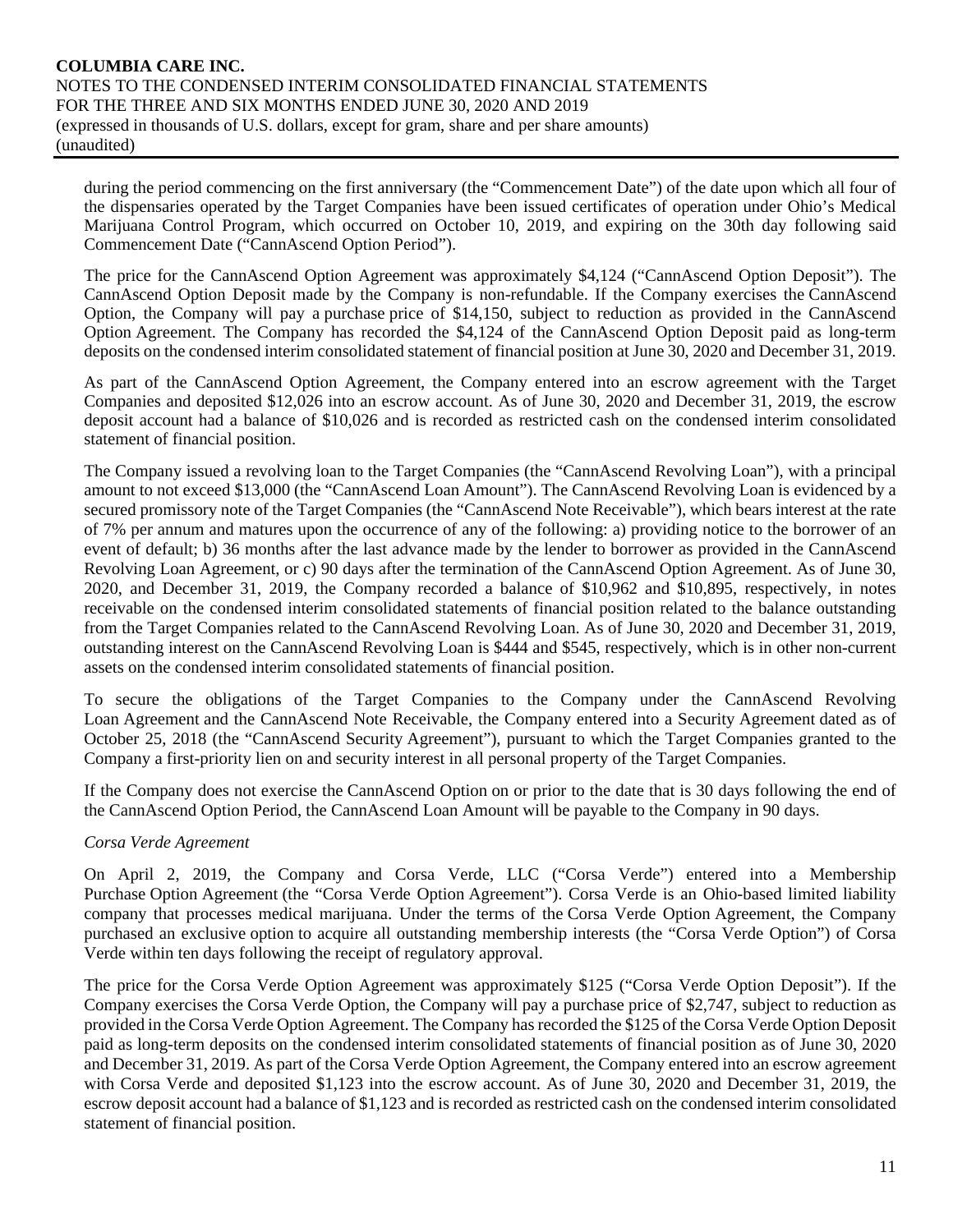The Company provided a revolving loan to Corsa Verde (the "Revolving Loan"), with the principal amount to not exceed \$2,000 (the "Loan Amount"). The Corsa Verde Revolving Loan is evidenced by a secured promissory note of Corsa Verde (the "Corsa Verde Note Receivable"), which bears interest at the rate of 7% per annum and matures upon the occurrence of any of the following: a) providing notice to the borrower of an event of default; b) 36 months after the last advance made by the lender to borrower as provided in the Corsa Verde Revolving Loan Agreement, or c) 90 days after the termination of the Corsa Verde Option Agreement. As of June 30, 2020 and December 31, 2019, the Company had a balance of \$1,665 and \$1,493, respectively, in notes receivable on the condensed interim consolidated statements of financial position related to the balance outstanding from Corsa Verde related to the Corsa Verde Revolving Loan. As of June 30, 2020 and December 31, 2019, outstanding interest on the Corsa Verde Revolving Loan is \$84 and \$27, respectively, which is in other non-current assets on the condensed interim consolidated statements of financial position.

To secure the obligations of Corsa Verde to the Company under the Corsa Verde Revolving Loan Agreement and the Corsa Verde Note Receivable, the Company entered into a Security Agreement dated as of April 2, 2019 (the "Corsa Verde Security Agreement"), pursuant to which Corsa Verde granted to the Company a first-priority lien on and security interest in all personal property of Corsa Verde.

If the Company does not exercise the Corsa Verde Option on or prior to the date that is 30 days following the end of the Corsa Verde Option Period, the Corsa Verde Loan Amount will be payable to the Company in 90 days.

The Corsa Verde Option Deposit made by the Company is non-refundable.

# **8. RELATED PARTY TRANSACTIONS**

#### *Key management personnel*

Key management personnel include those persons having authority and responsibility for planning, directing and controlling the activities of the Company as a whole. The Company has determined that key management personnel consist of executive and non-executive members of the Company's board of directors and corporate officers and/or companies controlled by those individuals.

Remuneration attributed to key management personnel during the three and six months ended June 30, 2020 and 2019, are summarized in the table below:

|                           |              | <b>Three Months Ended</b> |                         |   | <b>Six Months Ended</b> |    |                         |  |
|---------------------------|--------------|---------------------------|-------------------------|---|-------------------------|----|-------------------------|--|
|                           |              | <b>June 30,</b><br>2020   | <b>June 30,</b><br>2019 |   | <b>June 30,</b><br>2020 |    | <b>June 30,</b><br>2019 |  |
| Salaries and benefits     | $\mathbb{S}$ | 1.271                     | 1.019                   | S | 2,313                   |    | 1,911                   |  |
| Equity-based compensation |              | 4.189                     | 1,025                   |   | 10.418                  |    | 2,356                   |  |
|                           | \$           | 5.460                     | 2,044                   |   | 12,731                  | \$ | 4,267                   |  |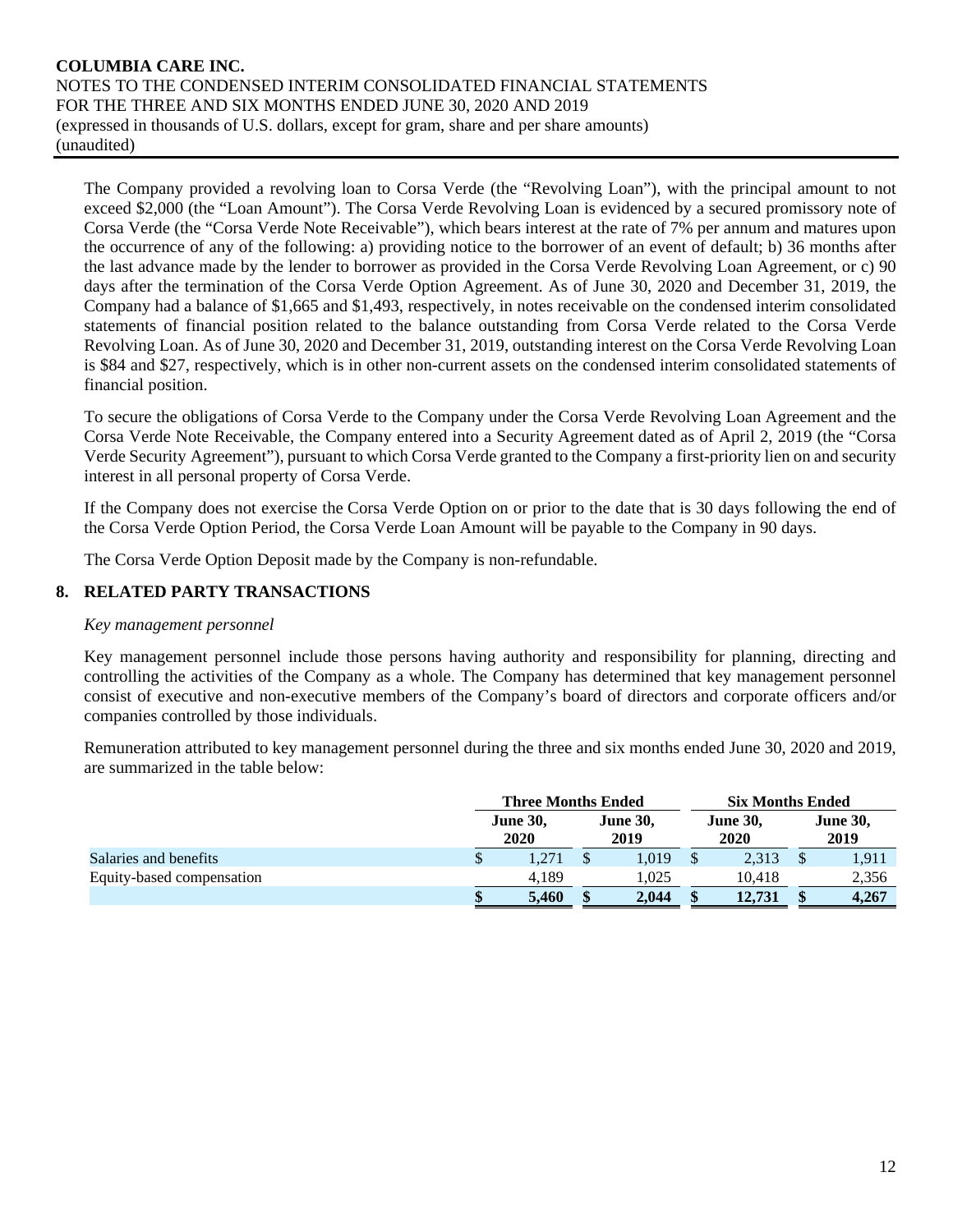# **9. PROPERTY AND EQUIPMENT**

Property and equipment and related depreciation are summarized in the table below:

|                                     | <b>June 30,</b><br>2020 |    | December 31,<br>2019 |
|-------------------------------------|-------------------------|----|----------------------|
| Land and buildings                  | \$<br>6,695             | -S | 4,055                |
| Furniture and fixtures              | 4,188                   |    | 3,121                |
| Equipment                           | 16,464                  |    | 13,596               |
| Computers and software              | 1,493                   |    | 1,273                |
| Leasehold improvements              | 76,570                  |    | 56,900               |
| Construction in process             | 33,570                  |    | 41,740               |
| Total property and equipment, gross | 138,980                 |    | 120,685              |
| Less: Accumulated depreciation      | (22, 823)               |    | (16, 651)            |
| Total property and equipment, net   | 116,157                 |    | 104,034              |

A reconciliation of the beginning and ending balances of property and equipment are summarized in the tables below:

|                                  | buildings | Land and | <b>Furniture</b><br>and fixtures | Equipment | Computers<br>and software | Leasehold<br><i>improvements</i> | Construction<br>in process | <b>Total</b> |
|----------------------------------|-----------|----------|----------------------------------|-----------|---------------------------|----------------------------------|----------------------------|--------------|
| Cost                             |           |          |                                  |           |                           |                                  |                            |              |
| As of December 31, 2019          |           | 4.055    | 3.121                            | 13.596    | 1.273                     | 56,900                           | 41.740                     | 120,685      |
| <b>Additions</b>                 |           | 2.640    | 535                              | 766       | 282                       | 6.731                            | 11.902                     | 22,856       |
| Disposals                        |           |          |                                  |           | –                         |                                  | (163)                      | (163)        |
| Included in assets held for sale |           |          | (55)                             | (376)     | (132)                     | (3,835)                          |                            | (4,398)      |
| <b>Transfers</b>                 |           |          | 587                              | 2.478     | 70                        | 16.774                           | (19,909)                   |              |
| Balance of June 30, 2020         |           | 6.695    | 4,188                            | 16.464    | 1,493                     | 76.570                           | 33,570                     | 138,980      |

|                                  | Land and<br>buildings |          | <b>Furniture</b><br>and fixtures | Equipment | Computers<br>and software | Leasehold<br>improvements | Construction<br>in process | <b>Total</b> |
|----------------------------------|-----------------------|----------|----------------------------------|-----------|---------------------------|---------------------------|----------------------------|--------------|
| <b>Accumulated depreciation</b>  |                       |          |                                  |           |                           |                           |                            |              |
| As of December 31, 2019          | (154)                 | <b>S</b> | (721)                            | (3,410)   | (321)                     | $(12,045)$ \$             |                            | (16, 651)    |
| Depreciation                     | (24)                  |          | (368)                            | (1,588)   | (147)                     | (4,460)                   |                            | (6,587)      |
| Disposals                        |                       |          |                                  |           |                           |                           |                            |              |
| Included in assets held for sale |                       |          |                                  | 25        | 16                        | 366                       |                            | 415          |
| Balance of June 30, 2020         | (178)                 |          | (1,081)                          | (4,973)   | (452)                     | (16, 139)                 |                            | (22, 823)    |

|                              | Land and<br>buildings | <b>Furniture</b><br>and fixtures | Equipment | <b>Computers</b><br>and software | Leasehold<br>improvements | Construction<br>in process | <b>Total</b> |
|------------------------------|-----------------------|----------------------------------|-----------|----------------------------------|---------------------------|----------------------------|--------------|
| Cost                         |                       |                                  |           |                                  |                           |                            |              |
| As of December 29, 2018      | 8.000                 | 995                              | 5.292     | 435                              | 23.371                    | 12.650                     | 50,743       |
| <b>Additions</b>             | 1,097                 | 427                              | 1,812     | 318                              | 3.709                     | 82,488                     | 89,851       |
| Disposals                    | (5.042)               | (129)                            |           | (6)                              | (12, 333)                 | (2,399)                    | (19,909)     |
| <b>Transfers</b>             |                       | 1,828                            | 6,492     | 526                              | 42,153                    | (50, 999)                  |              |
| Balance of December 31, 2019 | 4.055                 | 3,121                            | 13.596    | 1.273                            | 56,900                    | 41.740                     | 120.685      |

|                                 | <b>Land and</b><br>buildings |       | <b>Furniture</b><br>and fixtures | Equipment                | Computers<br>and software | Leasehold<br>improvements | Construction<br>in process | Total     |
|---------------------------------|------------------------------|-------|----------------------------------|--------------------------|---------------------------|---------------------------|----------------------------|-----------|
| <b>Accumulated depreciation</b> |                              |       |                                  |                          |                           |                           |                            |           |
| As of December 29, 2018         |                              | (427) | (521)                            | (1,798)                  | (164)                     | $(8,039)$ \$              |                            | (10, 949) |
| Depreciation                    |                              | (144) | (263)                            | (1,612)                  | (159)                     | (5,970)                   |                            | (8, 148)  |
| Disposals                       |                              | 417   | 63                               | $\overline{\phantom{a}}$ |                           | 1.964                     |                            | 2.446     |
| Balance of December 31, 2019    |                              | 154)  | (721)                            | (3,410)                  | (321)                     | (12,045)                  | $\overline{\phantom{0}}$   | (16, 651) |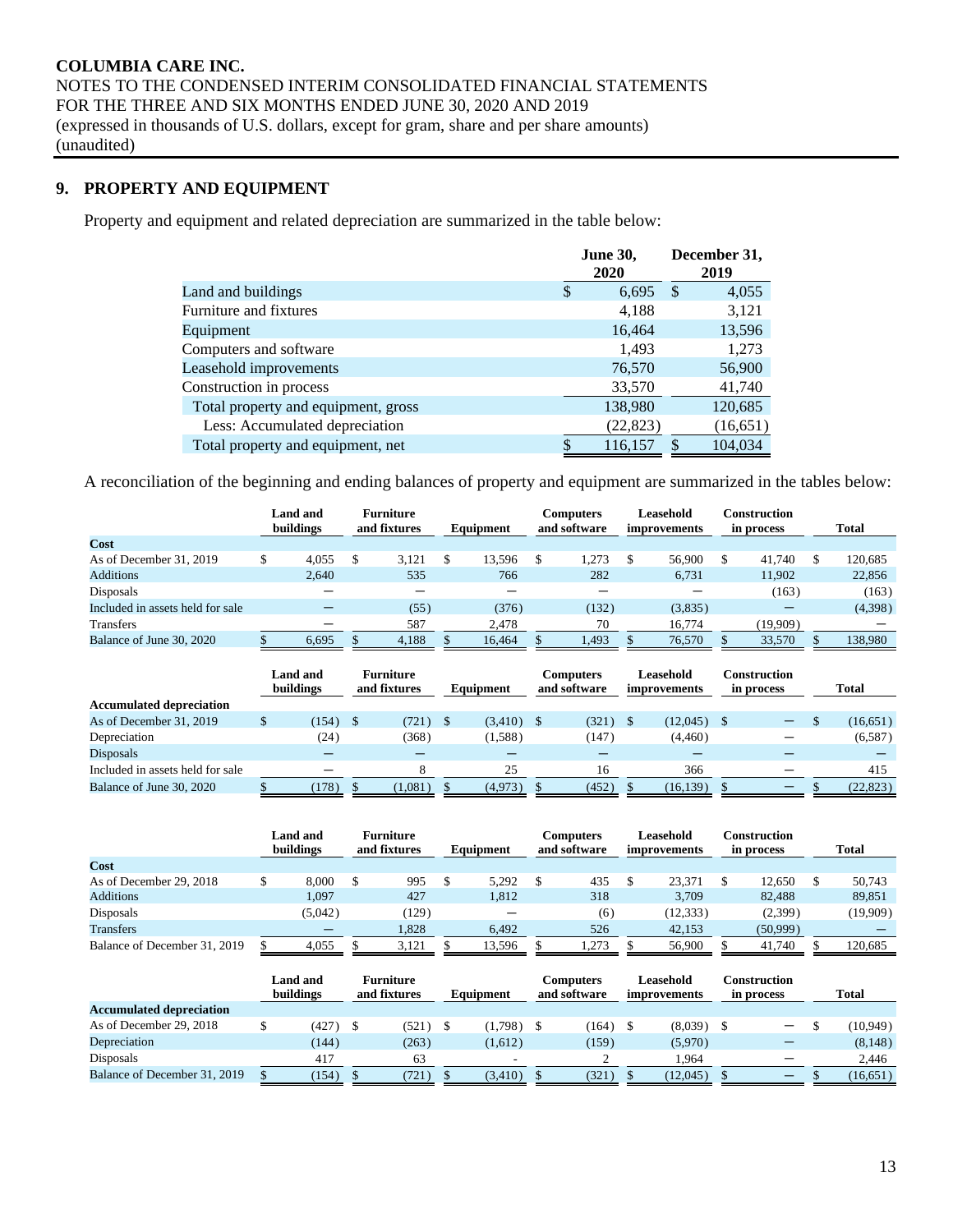Total depreciation expense for the three months ended June 30, 2020 and 2019, was \$3,407 and \$1,688, respectively, which included \$1,940 and \$1,100 recognized as production costs, respectively, and \$1,467 and \$588 recognized as operating expenses in the condensed consolidated statements of operations, respectively. Total depreciation expense for the six months ended June 30, 2020 and 2019, was \$6,587 and \$3,142, which included \$3,890 and \$1,940 recognized as production costs, respectively, and \$2,697 and \$1,202 recognized as operating expenses in the condensed consolidated statements of operations, respectively.

### **10. PROMISSORY NOTES RECEIVABLES**

#### *The Green Solution*

In November 2018, the Company entered into definitive agreement to acquire The Green Solution ("TGS"), a cannabis operator in the state of Colorado. As consideration for the acquisition, the Company will deliver 33,222,900 shares, \$15,000 in secured debt and \$15,000 in the form of a seller's note. In addition, the sellers may be entitled to additional consideration if certain financial targets are met. The closing of the transaction is currently pending regulatory approval.

In connection with the definitive agreement to acquire TGS, Columbia Care, LLC, a consolidated subsidiary of the Company, issued a secured promissory note ("TGS Note") with a principal amount of \$15,000. The TGS Note bears interest at a rate of 15.0%. The TGS Note matures on the earlier of May 5, 2021 or within 360 days upon termination of the Company's definitive agreement to acquire TGS. The balance outstanding as of June 30, 2020 and December 31, 2019, is \$15,000 and is recorded in notes receivable on the condensed interim consolidated statements of financial position. As of June 30, 2020 and December 31, 2019, outstanding interest on the TGS Note is \$1,473 and \$351, respectively, which is in other non-current assets on the condensed interim consolidated statements of financial position.

#### *9244 Balboa Blvd., LLC ("Balboa")*

During the year ended December 31, 2019, Focused Health LLC ("Focused Health"), a consolidated subsidiary of the Company, entered into a lease agreement with Balboa and simultaneously issued a secured promissory note ("Balboa Note") with a principal amount of \$2,420. The Balboa Note is secured by the land and building of the leased premises and bears interest at a rate of 4.5%. The Company's principal and interest repayments are offset by the Company's rent payment obligations under the lease agreement with Balboa. The Balboa Note matures in April 2044. The balance outstanding as of June 30, 2020, is \$2,357 of which \$57 is recorded in prepaid expenses and other current assets and \$2,300 is recorded in notes receivable on the condensed interim consolidated statements of financial position. The balance outstanding as of December 31, 2019, is \$2,384 of which \$55 is recorded in prepaid expenses and other current assets and \$2,329 is recorded in notes receivable on the condensed interim consolidated statements of financial position.

# **11. SHAREHOLDERS' EQUITY**

#### Pre-RTO transactions

#### *Common Units*

Prior to the Acquisition Date, Columbia Care LLC was authorized to issue an unlimited number of common units without par value. On the Acquisition Date, Columbia Care LLC had  $14,639,112$  issued and outstanding common units and profit interests (15,482,850 on a fully-diluted basis). On the Acquisition Date common units and profit interests were converted into common shares and proportionate voting shares.

From December 30, 2018 through the Acquisition Date, the Company had the following equity activity:

• Issued 27,561 common units upon the conversion of principal and accrued interest on convertible debt of \$2,537.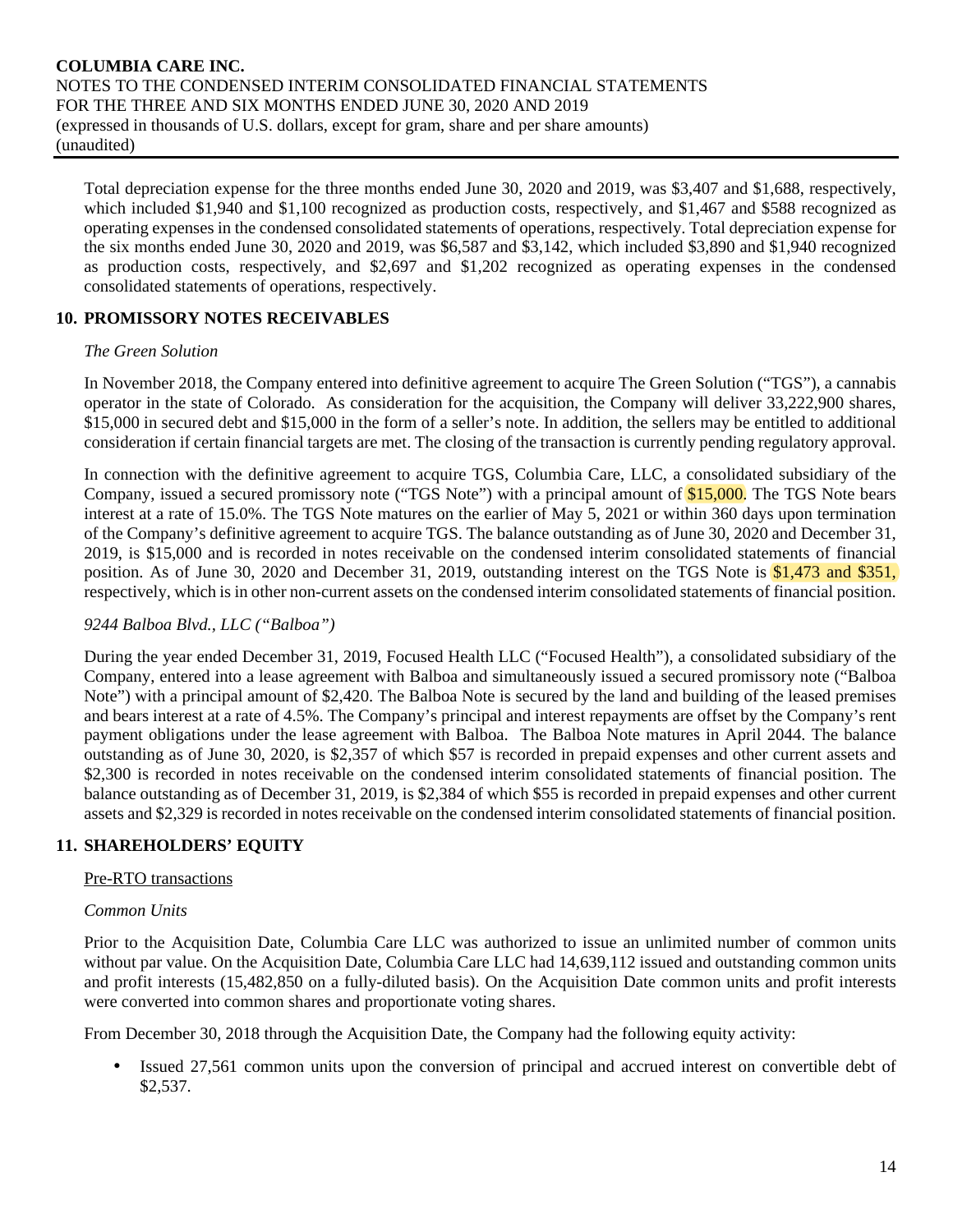- Issued 2,490 common units as unit issuance costs; and
- Warrants were exercised for 159,325 common units at an average per unit price of \$0.01 for \$2.

#### Post-RTO transactions

From the Acquisition Date through December 31, 2019, the Company had the following equity activity:

- In connection with the RTO, the Company converted 14,639,112 outstanding common units and profit interests into 34,563,850 common shares and 1,623,372.68 proportionate voting shares. The Company issued 19,077,096 common shares and 5,394,945 warrants with an exercise price of C\$10.35 exercisable for five years from the date of issuance to existing shareholders of CGGC with a total fair value of \$131,264 (Note 3). The RTO resulted in a listing expense of \$11,071. The Company incurred share issuance costs of \$5,598 related to the RTO which is recognized as a reduction of share capital.
- On August 6, 2019, the Company completed its acquisition of the remaining minority interest in its Illinois operation. Total consideration consisted of \$4,400 of which \$2,950 was satisfied by the issuance of 621,239 common shares and the remaining \$1,450 is expected to be satisfied during 2020 with the issuance of additional common shares.
- Repurchased and cancelled 236,900 common shares with the use of \$1,015 proceeds under the Company's share repurchase program.
- In connection with the RTO and the issuance of Shares to employees, the Company withheld Shares that were previously issued to satisfy certain shareholders' U.S. federal income tax requirements and made a payment on their behalf in the amount of \$1,398. As a result, the Company retired 187,147 Shares.

From January 1, 2020 through June 30, 2020, the Company has the following equity activity:

- On March 31, 2020, the Company granted 4,911,305 time-based restricted stock units and 1,720,511 performance-based restricted stock units.
- On June 18, 2020, the Company completed its acquisition of the remaining minority interest in its Florida operation. Total consideration consisted of \$15,500 of which \$14,500 was satisfied by the issuance of 7,038,835 common shares and \$1,000 in cash.

# *Authorized*

Authorized share capital consists of (i) an unlimited number of common shares without par (ii) an unlimited number of proportionate voting shares without par, and (iii) an unlimited number of preferred shares.

The common shares and proportionate voting shares (together, the "Shares") have the same rights and are equal in all respects. The Company treats the Shares as if they were a single class.

# *Conversion Rights and Transfers*

Issued and outstanding proportionate voting shares, including fractions thereof, may at any time, subject to certain conditions, at the option of the holder, be converted into common shares at a ratio of 100 common shares per proportionate voting share with fractional proportionate voting shares convertible into common shares at the same ratio. Further, the Company's board of directors may determine in the future that it is no longer advisable to maintain the proportionate voting shares as a separate class of shares and may cause all of the issued and outstanding proportionate voting shares to be converted into common shares at a ratio of 100 common shares per proportionate voting share with fractional proportionate voting shares convertible into common shares at the same ratio and the Company shall not be entitled to issue any additional proportionate voting shares thereafter.

The ability to convert proportionate voting shares into common shares is subject to certain conditions in order to maintain the Company's status as a foreign private issuer under U.S. securities laws. Unless otherwise waived by the Company, the right to convert the proportionate voting shares is subject to the condition that the aggregate number of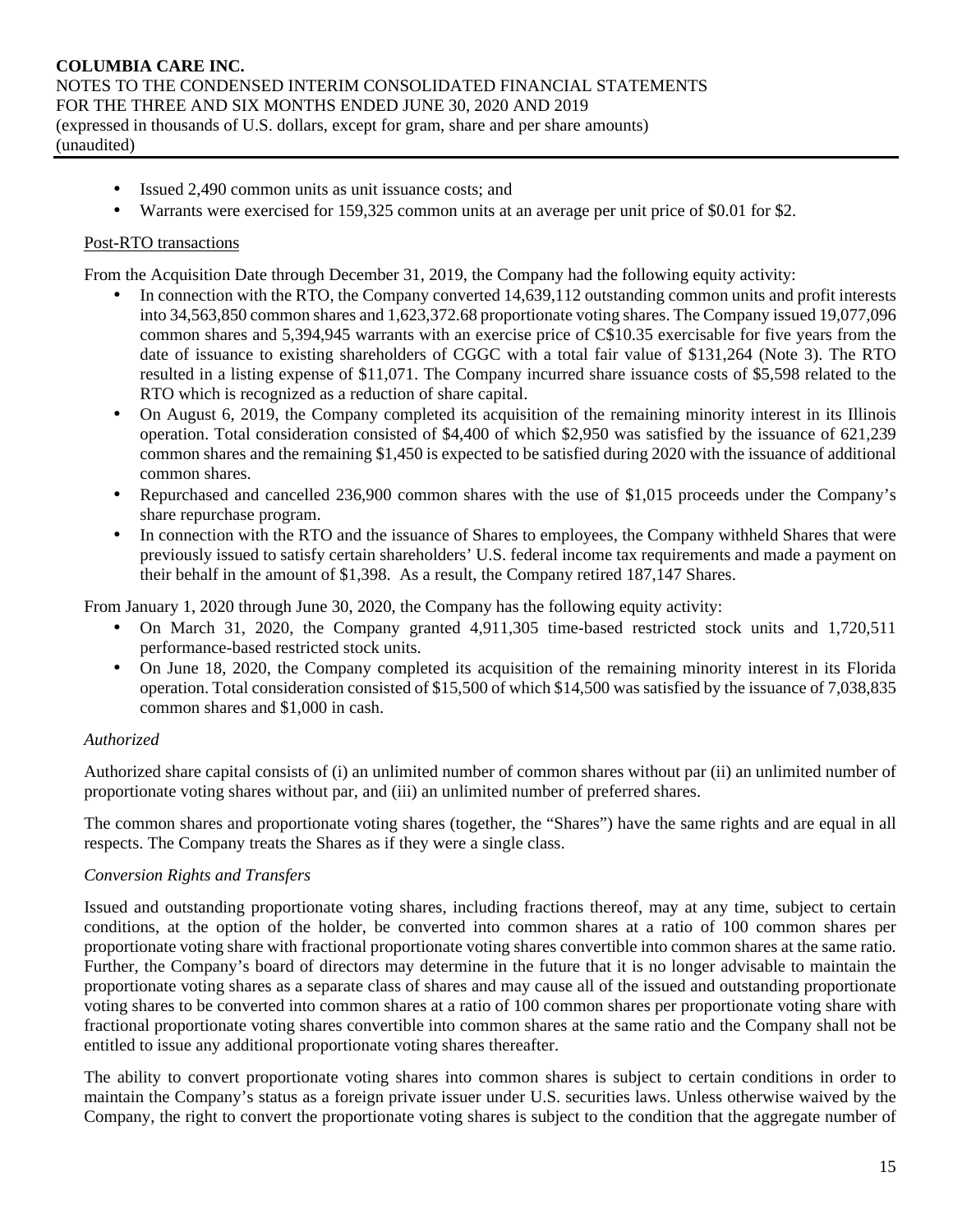Shares held of record, directly or indirectly, by residents of the United States (as determined in accordance with Rules 3b-4 and 12g3-2(a) under the Securities Exchange Act of 1934, as amended) may not exceed fifty percent (50%) of the aggregate number of Shares issued and outstanding after giving effect to such conversions.

#### *Rights*

Holders of Shares are entitled to one vote on all matters submitted to a vote of the Company's shareholders. Holders of Shares are entitled to receive dividends, as may be declared by the Company's board of directors. As of June 30, 2020, and December 31, 2019, no cash dividends had been declared or paid.

The table below details the changes in Shares outstanding by class:

|                                         | Common<br><b>Shares</b> | Proportionate<br><b>Voting Shares</b><br>(as converted) | <b>Preferred</b><br><b>Shares</b> |
|-----------------------------------------|-------------------------|---------------------------------------------------------|-----------------------------------|
| <b>Balance at December 29, 2018</b>     |                         |                                                         |                                   |
| Existing unitholders transfer           | 34,563,850              | 162,337,268                                             |                                   |
| Private placement                       | 19,077,096              |                                                         |                                   |
| Issuance of shares                      | 473,770                 |                                                         |                                   |
| Minority buyouts                        | 621,239                 |                                                         |                                   |
| Share conversion                        | 62,864,293              | (62, 864, 293)                                          |                                   |
| Cancellation of restricted stock awards |                         | (119,995)                                               |                                   |
| Repurchase of shares                    | (424, 047)              |                                                         |                                   |
| <b>Balance at December 31, 2019</b>     | 117,176,201             | 99,352,980                                              |                                   |
| Issuance of shares                      | 1,040,952               |                                                         |                                   |
| Share conversion                        | 10,777,960              | (10,777,960)                                            |                                   |
| Minority buyouts                        | 7,038,835               |                                                         |                                   |
| Cancellation of restricted stock awards |                         | (22,088)                                                |                                   |
| Repurchase of shares                    | (5,509)                 |                                                         |                                   |
| <b>Balance at June 30, 2020</b>         | 136,028,439             | 88,552,932                                              |                                   |

# **12. WARRANTS**

As of June 30, 2020, outstanding equity-classified warrants to purchase common shares consisted of the following:

| Date Exercisable | <b>Number of Shares</b><br><b>Issued and Exercisable</b> |               | <b>Exercise Price</b><br>(Canadian Dollars) | <b>Expiration</b> |
|------------------|----------------------------------------------------------|---------------|---------------------------------------------|-------------------|
| December 6, 2016 | 3,845,023                                                | -\$           | 2.22                                        | November 18, 2020 |
| July 1, 2017     | 1,152,191                                                | \$            | 5.71                                        | July 1, 2020      |
| May 8, 2018      | 921,753                                                  | -S            | 5.71                                        | May 8, 2021       |
| October 1, 2018  | 648,783                                                  | -S            | 8.12                                        | October 1, 2025   |
| October 1, 2018  | 4,855,639                                                | -\$           | 8.12                                        | October 1, 2020   |
| October 17, 2018 | 809,272                                                  | -S            | 8.12                                        | October 17, 2020  |
| November 7, 2018 | 2,427,818                                                | -S            | 8.12                                        | November 7, 2020  |
| June 30, 2019    | 5,394,945                                                | -S            | 10.35                                       | April 26, 2024    |
| March 31, 2020   | 1,610,250                                                | -S            | 3.10                                        | March 31, 2023    |
| April 23, 2020   | 113,000                                                  | <sup>\$</sup> | 3.10                                        | April 23, 2023    |
| May 14, 2020     | 2,424,188                                                | -\$           | 2.95                                        | May 14, 2023      |
|                  | 24, 202, 862                                             |               | 6.60                                        |                   |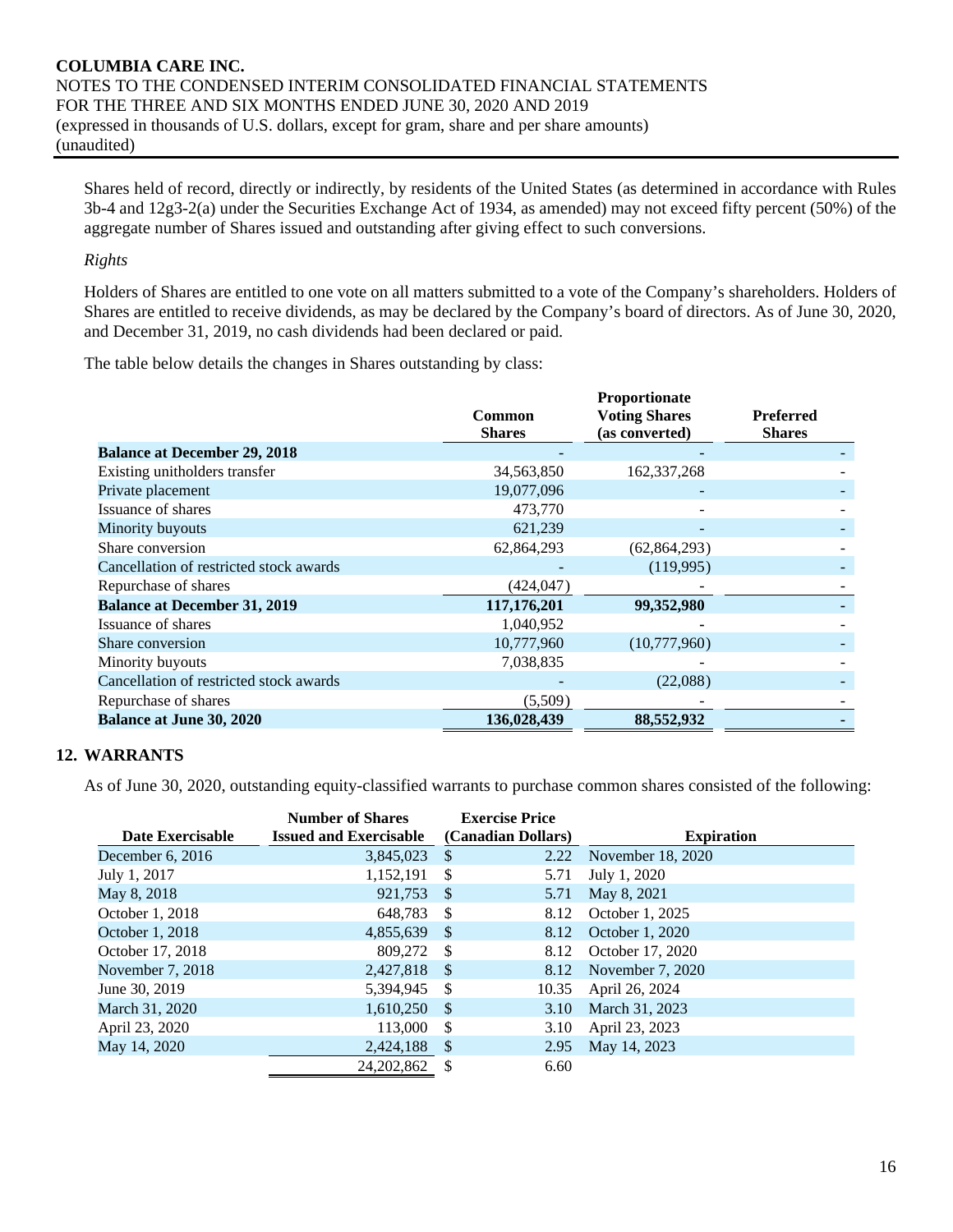| Warrant activity for each reporting period is summarized in the table below: |       |
|------------------------------------------------------------------------------|-------|
| <b>Shares</b>                                                                | Units |
|                                                                              |       |

|                                                    | Number of<br>Warrants | Weighted average<br>exercise price<br>(Canadian Dollars) |       | Number of<br><b>Warrants</b> | <b>Weighted average</b><br>exercise price<br>(U.S. Dollars) |
|----------------------------------------------------|-----------------------|----------------------------------------------------------|-------|------------------------------|-------------------------------------------------------------|
| <b>Balance as of December 29, 2018</b>             | $\sim$                |                                                          |       | 1,338,713                    | 55.50                                                       |
| Issued                                             | 5,394,945             |                                                          | 10.35 |                              |                                                             |
| Exercised                                          |                       |                                                          |       | (210, 858)                   | 22.46                                                       |
| Conversion from warrant units to<br>warrant shares | 14,660,479            |                                                          | 6.23  | (1,127,855)                  | 61.63                                                       |
| <b>Balance as of December 31, 2019</b>             | 20,055,424            | -SS                                                      | 7.34  | ۰.                           |                                                             |
| Issued                                             | 4,147,438             |                                                          | 3.01  |                              |                                                             |
| <b>Balance as of June 30, 2020</b>                 | 24,202,862            |                                                          | 6.60  | ۰.                           |                                                             |

During the six months ended June 30, 2020, the Company issued 4,147,438 warrants in connection with Notes, see Note 6 for further details. During the year ended December 31, 2019 and prior to the RTO, 51,140 common unit warrants were exercised for 51,140 common units for proceeds of \$2, and 159,718 warrants were converted to 108,185 common units in a cashless exercise.

# **13. INCOME TAXES**

The Company's statutory U.S. federal income tax rate is 21%. The Company's provision for income taxes differs from applying the U.S. federal income tax rate to income before taxes primarily due to state income taxes, certain stock compensation, warrants accretion, tax credits and miscellaneous permanent differences.

Under Section 280E of the Internal Revenue Code ("IRC") prohibits businesses engaged in the trafficking of Schedule I or Schedule II controlled substances from deducting normal business expenses, such as payroll and rent, from gross income (revenue less cost of goods sold). Section 280E was originally intended to penalize criminal market operators, but because cannabis remains a Schedule I controlled substance for Federal purposes, the IRS has subsequently applied Section 280E to state-legal cannabis businesses. Cannabis businesses operating in states that align their tax codes with the IRC are also unable to deduct normal business expenses from their state taxes. Non-deductible expenses are primarily comprised of the impact of applying IRC Sec. 280E to the Company's businesses that are involved in selling cannabis, along with other typical non-deductible expenses such as lobbying expenses.

# **14. EARNINGS PER SHARE**

Basic and diluted net loss per share attributable to the Company was calculated as follows:

|                                                         | <b>Three Months Ended</b> |                 |                 | <b>Six Months Ended</b> |                 |  |  |
|---------------------------------------------------------|---------------------------|-----------------|-----------------|-------------------------|-----------------|--|--|
|                                                         |                           | <b>June 30,</b> | <b>June 30,</b> | <b>June 30,</b>         | <b>June 30,</b> |  |  |
|                                                         |                           | 2020            | 2019            | 2020                    | 2019            |  |  |
| Numerator:                                              |                           |                 |                 |                         |                 |  |  |
| Net loss                                                | \$                        | $(27, 337)$ \$  | $(33,718)$ \$   | $(47,985)$ \$           | (58, 850)       |  |  |
| Less: Net loss attributable to non-controlling interest |                           | (3,203)         | (76)            | (3,741)                 | (348)           |  |  |
| Net loss attributable to shareholders                   |                           | $(24, 134)$ \$  | $(33, 642)$ \$  | $(44,244)$ \$           | (58, 502)       |  |  |
|                                                         |                           |                 |                 |                         |                 |  |  |
| Denominator:                                            |                           |                 |                 |                         |                 |  |  |
| Weighted average shares outstanding - basic and diluted |                           | 218,027,207     | 210,339,867     | 217, 283, 357           | 203, 353, 542   |  |  |
| Loss per share - basic and diluted                      |                           | $(0.11)$ \$     | $(0.16)$ \$     | $(0.20)$ \$             | (0.29)          |  |  |

The Company's potentially dilutive securities, which include warrants to purchase Shares, have been excluded from the computation of diluted net loss per share for the three and six months ended June 30, 2020 and 2019, as the inclusion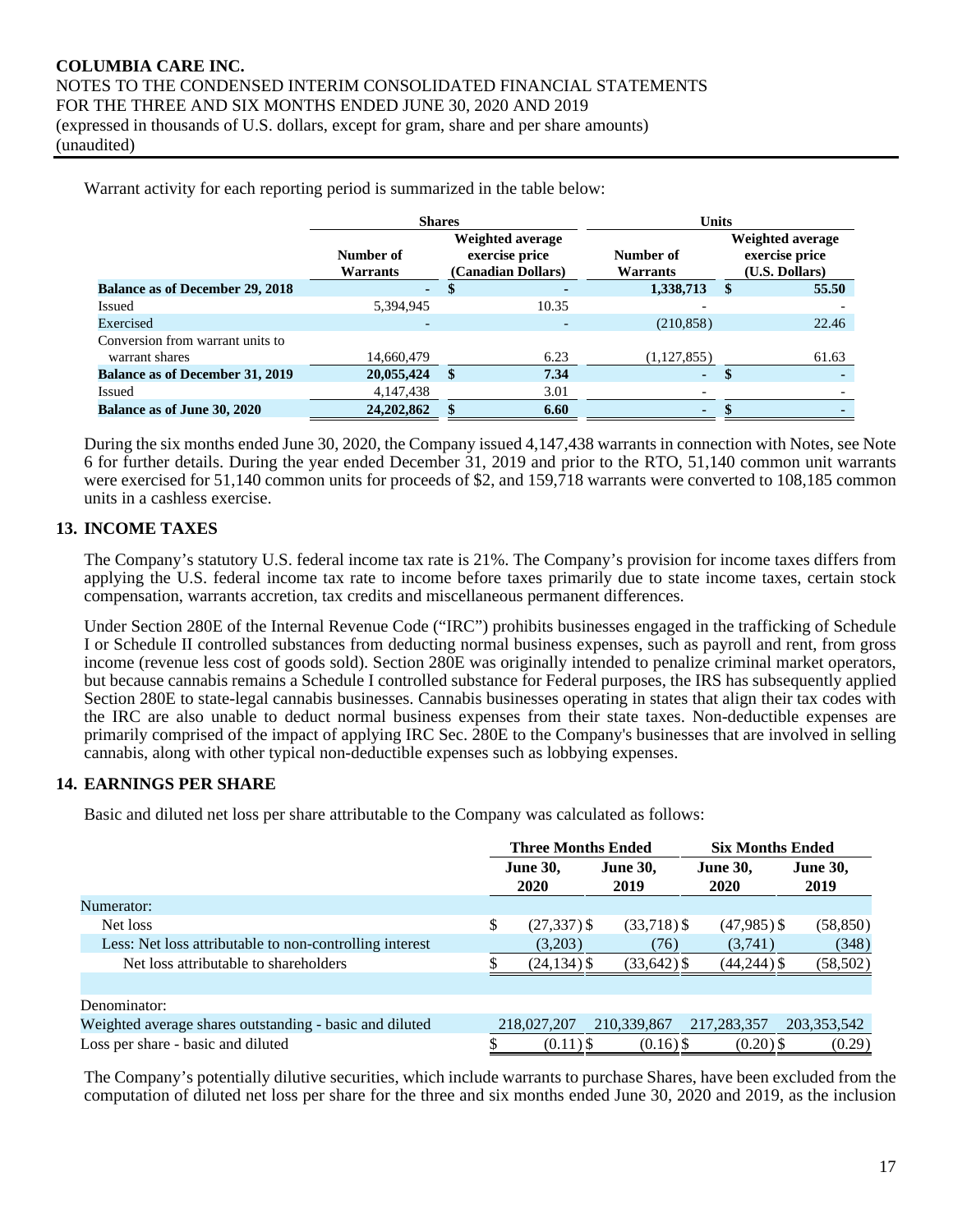would have reduced the net loss per share and therefore would have an anti-dilutive effect. Prior periods have been converted into post-merger Shares for comparability.

### **15. COMMITMENTS AND CONTINGENCIES**

#### *Indemnification agreements*

In the ordinary course of business, the Company may provide indemnification of varying scope and terms to vendors, lessors, business partners, and other parties with respect to certain matters including, but not limited to, losses arising out of breach of such agreements or from intellectual property infringement claims made by third parties. In addition, the Company has entered into indemnification agreements with members of its board of directors and senior management that will require the Company, among other things, to indemnify them against certain liabilities that may arise by reason of their status or service as directors or officers. The maximum potential amount of future payments the Company could be required to make under these indemnification agreements is, in many cases, unlimited. To date, the Company has not incurred any material costs as a result of such indemnifications. The Company does not believe that the outcome of any claims under indemnification arrangements will have a material effect on its financial position, results of operations or cash flows, and it has not accrued any liabilities related to such obligations in its condensed interim consolidated financial statements.

#### *Legal*

The Company may be contingently liable with respect to claims incidental to the ordinary course of its operations. In the opinion of management, and based on management's consultation with legal counsel, the ultimate outcome of such matters will not have a materially adverse effect on the Company. Accordingly, no provision has been made in these condensed interim consolidated financial statements for losses, if any, which might result from the ultimate disposition of these matters should they arise.

#### **16. FAIR VALUE MEASUREMENTS**

#### *Financial Instruments*

The Company's financial instruments measured at fair value as of June 30, 2020 include derivative liabilities.

The following table summarizes the valuation techniques and key inputs used in the fair value measurement of level 3 financial instruments:

|                      |                 | <b>Financial asset/financial Valuation techniques Significant unobservable</b> | <b>Relationship of unobservable</b>                                                                   |
|----------------------|-----------------|--------------------------------------------------------------------------------|-------------------------------------------------------------------------------------------------------|
| liability            |                 | inputs                                                                         | inputs to fair value                                                                                  |
| Derivative liability | Market approach | Common Share value                                                             | Increase or decrease in Common<br>Share value will result in an<br>increase or decrease in fair value |

During the periods included in these financial statements, there were no transfers of amounts between levels.

#### *Financial Risk Management*

The carrying value of the Company's financial instruments consisting of cash, restricted cash, accounts receivable, accounts payable, accrued expenses, interest payable and payroll liabilities approximate fair value due to their shortterm nature.

The Company's long-term debt approximates fair value due to the market rate of interest used on initial recognition. The carrying value of notes receivable approximates fair value due to their short-term nature and historical collectability.

The Company is exposed in varying degrees to a variety of financial instrument related risks. A description of the Company's risk exposures and the impact on the Company's financial instruments is summarized below.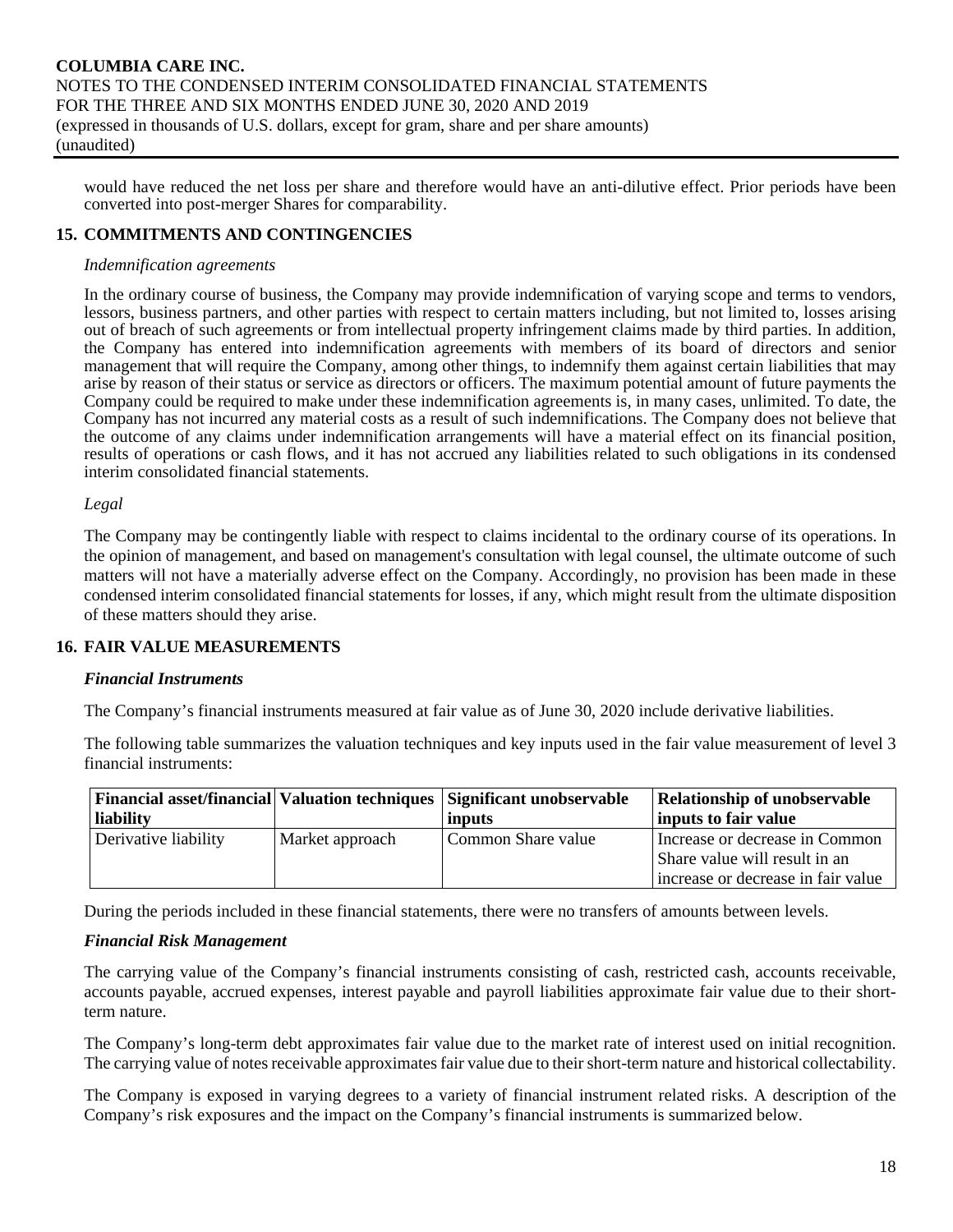# *Credit Risk*

Credit risk is the risk of a potential loss to the Company if a customer or third party to a financial instrument fails to meet its contractual obligations. The maximum credit exposure as of June 30, 2020 and December 31, 2019 is the carrying amount of cash, notes receivable and accounts receivable. The Company provides credit to its customers in the normal course of business and has established credit evaluation and monitoring processes to mitigate credit risk but has limited risk as the majority of its sales are transacted with cash and as such, the Company does not have significant credit risk with respect to its customers. Through the Company's recently introduced Columbia Care National Credit program, the Company provides credit to customers in certain markets in which the Company operates.

The risk exposure is limited to the carrying amounts at the statement of financial position date. The risk to cash deposits is mitigated by holding these instruments with regulated financial institutions. The Company periodically assesses the quality of the credit rating of these financial institutions. Notes receivable and trade accounts receivable credit risk arises from the possibility that principal and/or interest due may become uncollectible. The Company mitigates this risk by managing and monitoring the underlying business relationships.

### *Liquidity Risk*

Liquidity risk is the risk that the Company will not be able to meet its financial obligations associated with financial liabilities. The Company manages liquidity risk through the management of its capital structure. The Company's approach to managing liquidity is to estimate cash requirements from operations, capital expenditures and investments and ensure that it will have sufficient liquidity to settle obligations and liabilities when due.

#### *Interest Rate Risk*

Interest rate risk is the risk that the fair value or future cash flows of the Company's financial instrument will fluctuate because of changes in market interest rates. The Company's cash deposits bear interest at market rates.

#### *Foreign Exchange Risk*

The Company does not have any significant financial instruments denominated in currencies other than the U.S. dollar and as such is not subject to foreign currency risk.

#### *Price Risk*

Price risk is the risk of variability in fair value due to movements in equity or market prices. The Company is subject to risk of prices to its products due to competitive or regulatory pressures.

#### **17. INTANGIBLE ASSET**

Intangible asset consists of the following:

|          |                                   |              | 2020 |                          |                   |  |              |  |                   |  |
|----------|-----------------------------------|--------------|------|--------------------------|-------------------|--|--------------|--|-------------------|--|
|          | <b>Balance at</b><br>December 30, |              |      |                          | <b>Balance at</b> |  |              |  | <b>Balance at</b> |  |
|          | 2018                              | Amortization |      | <b>December 31, 2019</b> |                   |  | Amortization |  | June 30, 2020     |  |
| Licenses | 16.235                            |              | 540  |                          | 15.695            |  | 542          |  | 15,153            |  |

During the year ended December 29, 2018, the Company acquired a 70% interest in a license to cultivate, process and sell cannabis in the state of Florida. The Company paid \$11,365 for the sellers' ownership in this license, which consisted of \$10,365 in cash and \$1,000 of units in the Company. Subsequently, the entire license was contributed into Better-Gro Companies, LLC, a Florida limited liability company, in which the Company holds a 70% interest.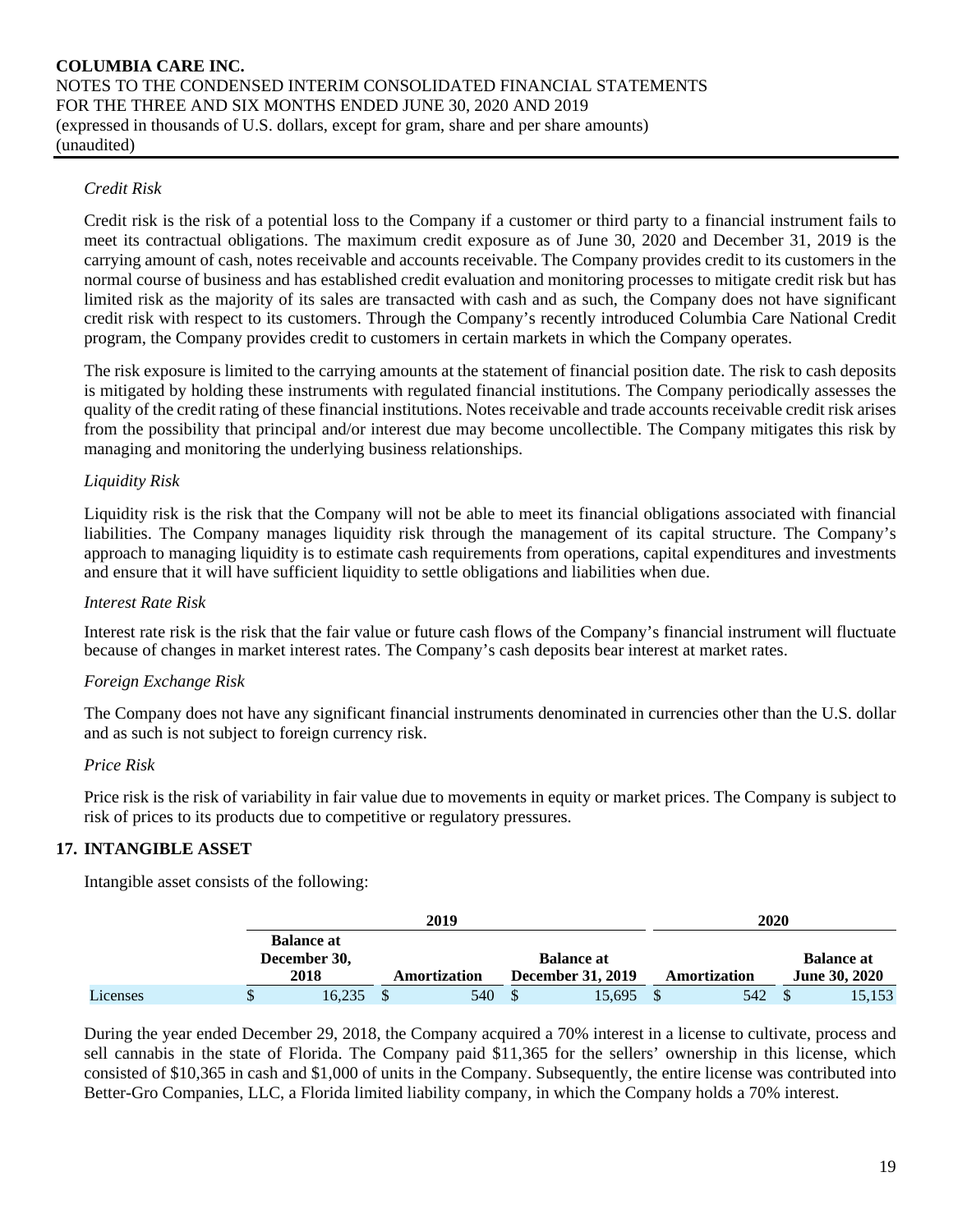The gross value of the intangible asset as of June 30, 2020 was \$16,235, consisting of the \$11,365 purchase price and the non-controlling interest's portion of \$4,870. During the year ended December 31, 2019 the Company changed the estimated useful life of the Florida license from an indefinite life to 15 years. The change in estimate was determined in connection with management's review of the regulatory environment in Florida and industry peers. During the three and six months ended June 30, 2020, the Company recorded \$271 and \$542 amortization expense, respectively.

# **18. ASSETS HELD FOR SALE**

During the second quarter of 2020, management committed to a plan to sell its Puerto Rico operations. Accordingly, certain of the assets and liabilities held by the Company's Puerto Rico subsidiary are presented as a disposal group held for sale. Efforts to sell the disposal group have started and a sale is expected by the second half of 2020. This disposal did not represent a strategic shift of the Company that had or will have a major effect on the Company's operations and financial results. Accordingly, the assets and liabilities of Puerto Rico operations were not segregated and were presented as continuing operations in the consolidated financial statements.

Impairment losses of \$1,969 for write-downs of the disposal group to the lower of its carrying amount and its fair value less costs to sell have been included in other (expense) income, net in the condensed interim consolidated statements of operations. The impairment losses have been applied to reduce the carrying amount of property, plant and equipment within the disposal group.

As of June 30, 2020, the disposal group was stated at fair value less costs to sell and comprised the following assets and liabilities.

| Property, plant and equipment             | S | 2,014    |
|-------------------------------------------|---|----------|
| Right of use assets                       |   | 1,435    |
| Prepaid expenses and other current assets |   | 34       |
| Assets held for sale                      |   | 3,483    |
|                                           |   |          |
| Lease liabilities                         |   | (1, 483) |
| Liabilities held for sale                 |   | (1, 483) |

The non-recurring fair value measurement for the disposal group of \$2,000 has been categorized as a Level 3 fair value utilizing Level 3 inputs and using a market approach, based on available data for transactions in the region and discussions with potential acquirers.

#### **19. CAPITAL MANAGEMENT**

The Company's objectives when managing capital are to ensure that there are adequate capital resources to ensure the Company's ability to continue as a going concern and maintain adequate levels of funding to support its ongoing operations and development such that it can continue to provide returns to shareholders and benefits for other stakeholders. The Company plans to use existing funds, as well as funds from the future sale of products to fund operations and expansion activities.

The capital structure of the Company consists of items included in shareholders' equity. The Company manages its capital structure in consideration of changes in economic conditions and the risk characteristics of the Company's underlying assets.

Capital is comprised of the Company's shareholders' equity. As of June 30, 2020, the Company's shareholders' equity was \$243,225. The Company manages its capital structure to maximize its financial flexibility and adjusts it in response to changes in economic conditions and the risk characteristics of the underlying assets and business opportunities. The Company does not presently utilize any quantitative measures to monitor its capital. The Company currently is not